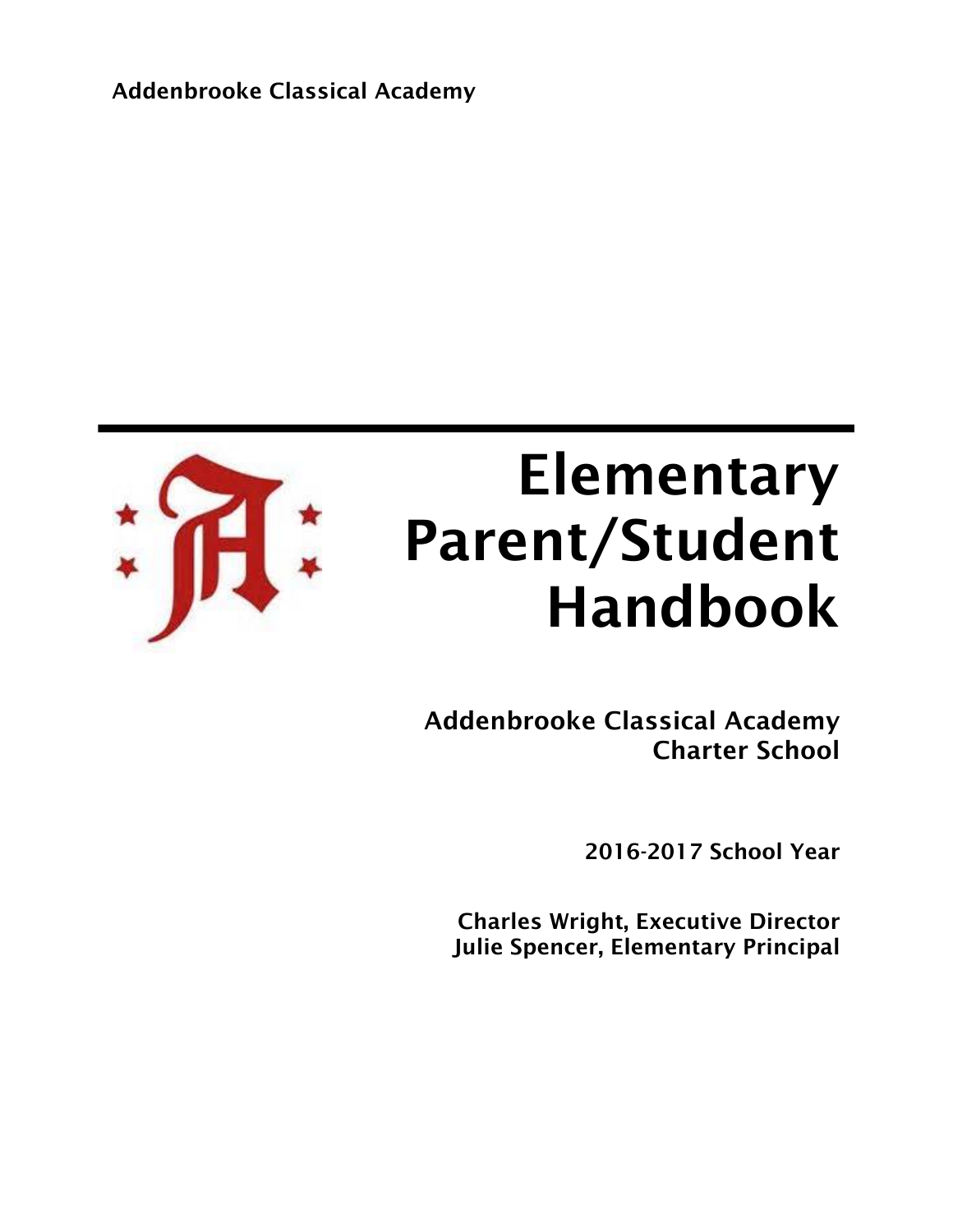# **Table of Contents**

| SPECIALS (PE, MUSIC, ART, AND INSTRUMENTAL MUSIC)  6 |  |
|------------------------------------------------------|--|
|                                                      |  |
|                                                      |  |
|                                                      |  |
| STUDENT DRESS CODE ERROR! BOOKMARK NOT DEFINED.      |  |
|                                                      |  |
|                                                      |  |
|                                                      |  |
|                                                      |  |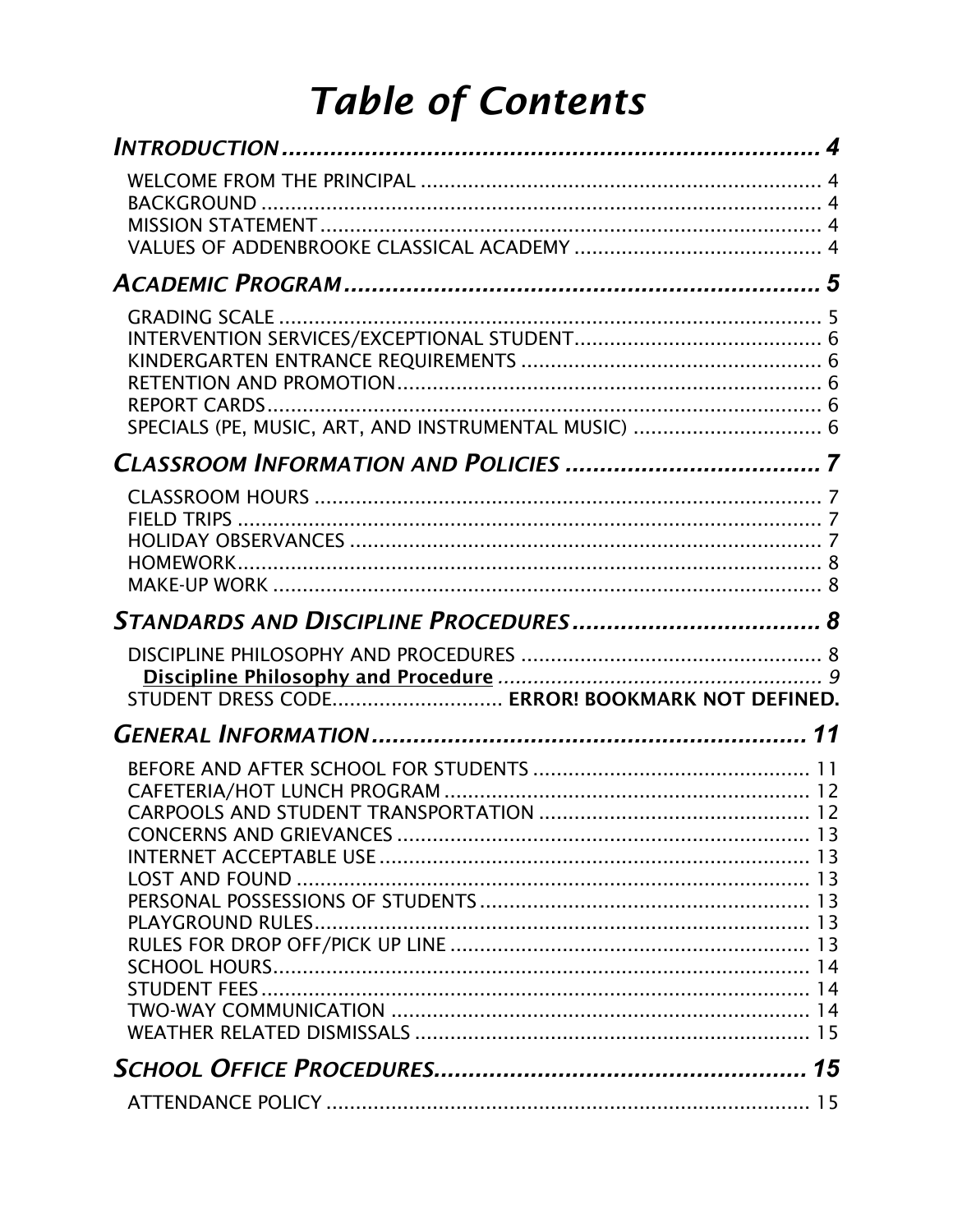| HOW TO CONTACT ADDENBROOKE CLASSICAL ACADEMY 16 |  |
|-------------------------------------------------|--|
|                                                 |  |
|                                                 |  |
|                                                 |  |
|                                                 |  |
|                                                 |  |
|                                                 |  |
|                                                 |  |
|                                                 |  |
|                                                 |  |
|                                                 |  |
|                                                 |  |
|                                                 |  |
|                                                 |  |
|                                                 |  |
|                                                 |  |
|                                                 |  |
|                                                 |  |
|                                                 |  |
|                                                 |  |
|                                                 |  |
|                                                 |  |
|                                                 |  |
|                                                 |  |
|                                                 |  |
|                                                 |  |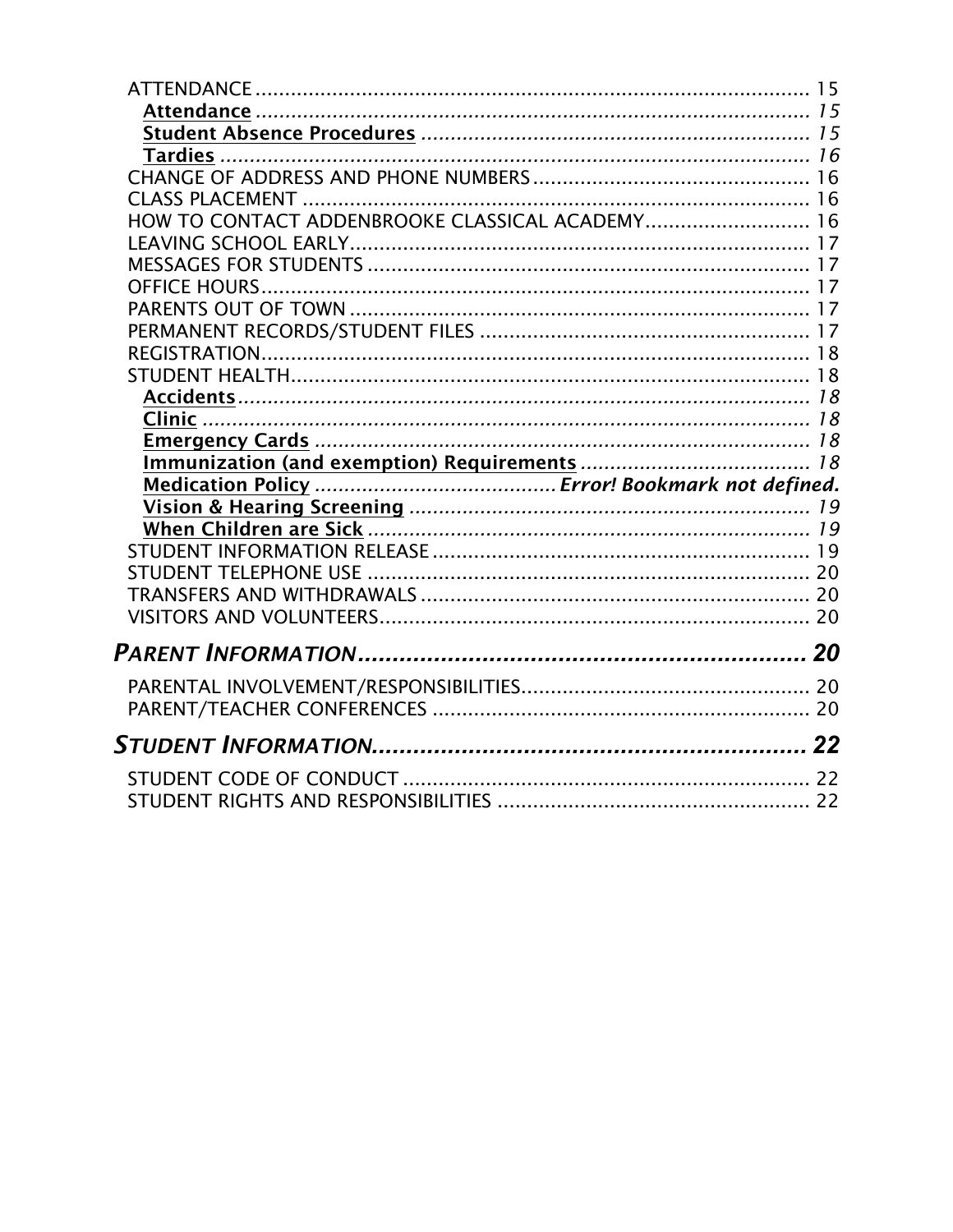## *INTRODUCTION*

### WELCOME FROM THE PRINCIPAL

Dear Addenbrooke Classical Academy Parents and Students,

It is my pleasure to welcome you to the 2016-2017 school year at Addenbrooke Classical Academy, a public school chartered by the Jefferson County R-1 School District. I am so excited about this school year and I know that the staff joins me in that excitement!

Choosing a school is one of the most important and potentially life-changing decisions a family can make and we are honored that you have chosen Addenbrooke Classical Academy. I take my responsibilities as Principal very seriously and am committed to providing the best education possible for our students. Our entire staff is dedicated to the education of our students.

I sincerely hope that this will be a satisfying and successful year for you. I look forward to working with you and invite your comments, suggestions and participation. I am asking that you carefully review this handbook at the beginning of the year. We have made a number of additions and clarifications to the handbook and it is important that you be familiar with them. Please feel free to call me if you have any questions.

Regards,

Julie Spencer, Principal

#### BACKGROUND

Addenbrooke Classical Academy is authorized under the Charter Schools Act (C.R.S. 22-30.5 et seq.), a law passed in 1993 by the State Legislature. A public charter school operates via a contract, or charter, with the local Board of Education. The charter stipulates authority and responsibilities given to the charter school's governing board. Charter schools operate with autonomy while being held accountable for results. Periodically, typically during a renewal period, charter schools undergo an external evaluation. Additionally, charter schools are ultimately responsible to their consumers—the parents and students who choose to attend.

Opened in 2013 as a 6-12 school with 110 students in a leased commercial property, Addenbrooke Classical Academy has grown to a K-12 school with an enrollment of approximately 550. Addenbrooke Classical Academy, preK-12, is located at 3940 S. Teller, Lakewood, CO 80235.

Addenbrooke Classical Academy was developed on the foundational idea that children can master a rigorous curriculum and become increasingly self-directed learners when mentored in an environment that delivers instruction in a variety of modalities. The Charlotte Mason Philosophies which value each child, provide for free time and training of a child's will, focusing on living books (primary resources), hands-on learning, speaking and writing skills are essential for our program. Our classical approach to teaching is evident by the "Trivium" which has become our foundational documents. Consequently, we are a community of learners where integrity of character, value for education and respect for self and others is paramount.

#### MISSION STATEMENT

Addenbrooke Classical Academy utilizes an integrated model of tradition and innovation to develop free and independent thinkers through classical instructional strategies.

### VALUES OF ADDENBROOKE CLASSICAL ACADEMY

Addenbrooke Classical Academy educates students in the preschool through twelfth grades. From the seminar to the science lab, from the music room to the playing field, we begin with the conviction that all human beings can know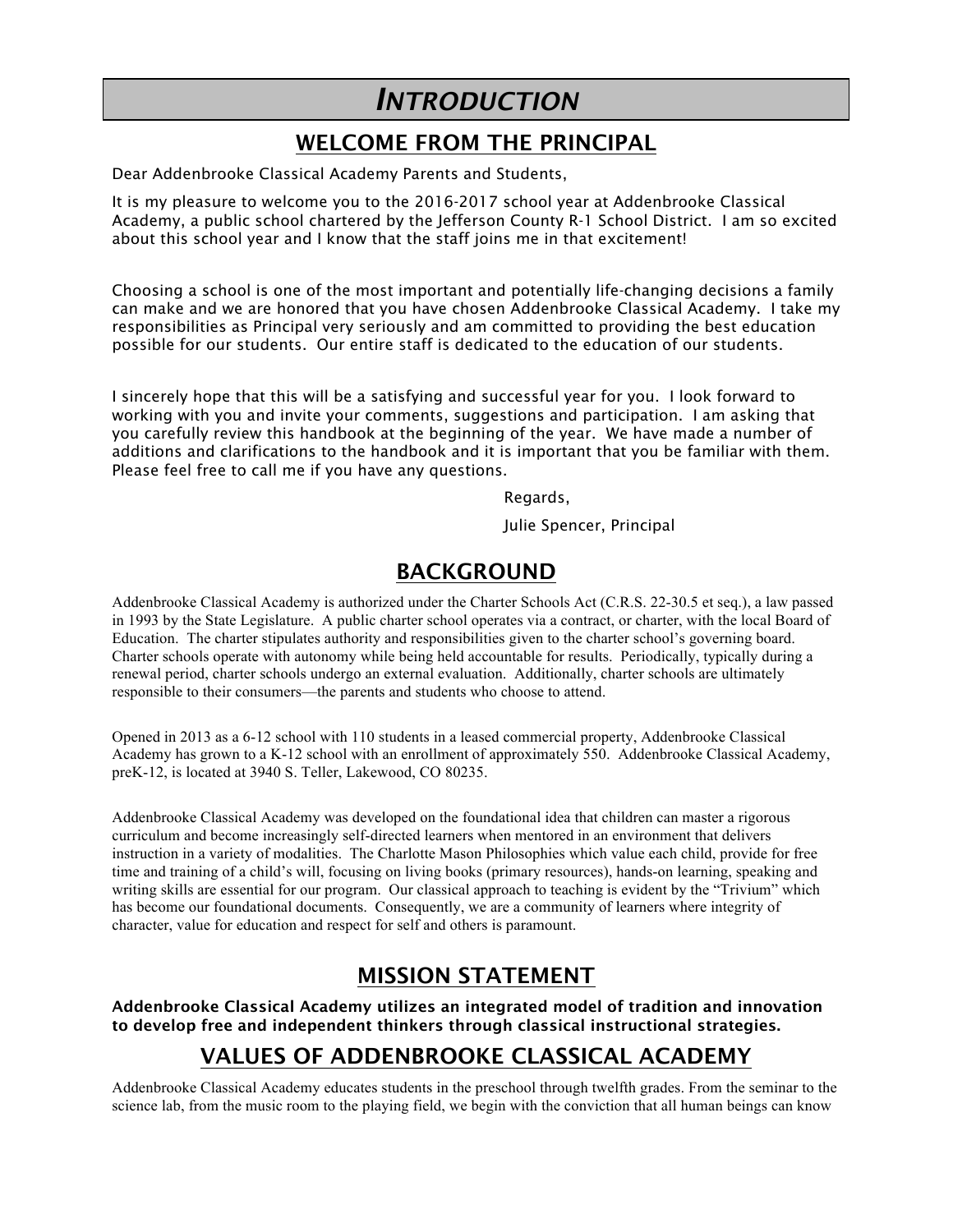truth, create beauty, and practice goodness. To that end, we expect students to develop basic tools of learning, ordered basic knowledge, moral seriousness, breadth and depth of imagination, artistic ability and a sense of wonder.

We believe all students should be immersed in the best our tradition has to offer. We believe all students can be active and useful participants in the ongoing and enduring conversation that is a vibrant civilization. We believe all students can be formed in a habitual vision of greatness that makes lifelong learners of the doctor and the mechanic, the housewife and the professor. Jacques Maritain, the French philosopher, described education as a human

awakening. The goal of classical education is to produce the free or liberated person. The greatest thinkers throughout the ages, including Archimedes, Galileo, Sir Isaac Newton, Shakespeare, and Thomas Jefferson, all had one thing in common: a classical education. A classical education represents a return to a time-tested educational philosophy that was standard in the United States and the western world until the early 20th century. It is the process of training the mind of the student to better confront the problems common to modern man.

| <b>Charlotte Mason was a British</b><br><b>Dynamic and interactive</b><br>teaching techniques<br>educator in the late 1800s<br>Modified for public school use<br>I. Questioning<br>Questioning to lead<br>А.<br>students to answers<br>I. Value each child<br>"Children are born persons"<br><b>B.</b><br>Encouraging<br>students to question<br>II. Need for free time<br>Provide children<br>A.<br>Language is the most<br>II. Discussions<br>$\mathbf{A}$<br>Whole class discussions in<br>significant tool for<br>with time to think<br>learning (Spalding, EZ<br>seminar format<br>and assimilate their<br>Grammar)<br>learning<br>Defined as the basic<br>В.<br>Encourage creativity<br><b>B.</b><br>knowledge of each<br>III. Train each child's will<br>Develop character<br>subject<br>C.<br>Core Knowledge®<br>IV. Use living books<br>Curriculum for history,<br>A.<br>Primary source<br>science and geography<br>documents<br>Saxon Math curriculum<br>Well-written<br>D.<br>B.<br>which requires mastery<br>literature<br>C.<br>An author<br>learning<br>passionate about his<br>subject<br><b>Books</b><br>D.<br>Formal logic<br>communicating<br>A.<br>B.<br>Debate<br>noble thoughts<br>C.<br>Delve deeper into<br>Е.<br>Discourage use of<br>text books<br>subjects<br>D.<br>Learn to support<br>V. Use hands-on activities<br>conclusions with facts<br>VI. Develop skills in observation<br>VII. Focus on writing skills<br>Encourage the use<br>А.<br>of pencil and paper<br>Promote creativity<br><b>B.</b><br>and self-expression<br>Discourage use of<br>C.<br>worksheets<br>VIII. Focus on speaking skill<br>Develop skills in narration and<br>have students retell what they<br>read, learn, etc. | <b>The Trivium</b>                                                                                                                                                                                                                                                 | <b>The Socratic Method</b> | <b>Charlotte Mason's</b><br><b>Philosophies</b> |
|-----------------------------------------------------------------------------------------------------------------------------------------------------------------------------------------------------------------------------------------------------------------------------------------------------------------------------------------------------------------------------------------------------------------------------------------------------------------------------------------------------------------------------------------------------------------------------------------------------------------------------------------------------------------------------------------------------------------------------------------------------------------------------------------------------------------------------------------------------------------------------------------------------------------------------------------------------------------------------------------------------------------------------------------------------------------------------------------------------------------------------------------------------------------------------------------------------------------------------------------------------------------------------------------------------------------------------------------------------------------------------------------------------------------------------------------------------------------------------------------------------------------------------------------------------------------------------------------------------------------------------------------------------------------------------------------------------------------------------|--------------------------------------------------------------------------------------------------------------------------------------------------------------------------------------------------------------------------------------------------------------------|----------------------------|-------------------------------------------------|
|                                                                                                                                                                                                                                                                                                                                                                                                                                                                                                                                                                                                                                                                                                                                                                                                                                                                                                                                                                                                                                                                                                                                                                                                                                                                                                                                                                                                                                                                                                                                                                                                                                                                                                                             | The first three of the seven<br>liberal arts                                                                                                                                                                                                                       |                            |                                                 |
|                                                                                                                                                                                                                                                                                                                                                                                                                                                                                                                                                                                                                                                                                                                                                                                                                                                                                                                                                                                                                                                                                                                                                                                                                                                                                                                                                                                                                                                                                                                                                                                                                                                                                                                             | Utilized in ancient Rome and in<br>the Middle Ages<br>I. Grammar Stage (elementary<br>years)<br>II. Logic/Dialectic Stage (Middle)<br>School Years)<br>III. Rhetoric Stage (high school<br>years)<br>Persuasively expressing ideas<br>through writing and speaking |                            |                                                 |
|                                                                                                                                                                                                                                                                                                                                                                                                                                                                                                                                                                                                                                                                                                                                                                                                                                                                                                                                                                                                                                                                                                                                                                                                                                                                                                                                                                                                                                                                                                                                                                                                                                                                                                                             |                                                                                                                                                                                                                                                                    |                            |                                                 |

# *ACADEMIC PROGRAM*

### GRADING SCALE

#### The grading scale for Kindergarten through 5th Grade**:**

| 4 (Advanced)             | Student is able to accomplish the task autonomously. Student has "mastered" the content.            |  |  |
|--------------------------|-----------------------------------------------------------------------------------------------------|--|--|
| 3 (Proficient)           | Student is able to accomplish the task with support. The student is working toward mastery, but     |  |  |
|                          | needs some support.                                                                                 |  |  |
|                          | Student needs individualized support and guidance. The concept is relatively new and/or difficult   |  |  |
| 2 (Partially Proficient) | for the student. More practice and skill development are needed to move toward mastery.             |  |  |
|                          | Student has just been introduced to the concept. The concept is brand new and/or very difficult for |  |  |
| 1 (Unsatisfactory)       | the student. Much more practice is needed in order to move toward mastery.                          |  |  |
| <b>NA</b> (No Attempt)   | Student did not attempt to complete the task.                                                       |  |  |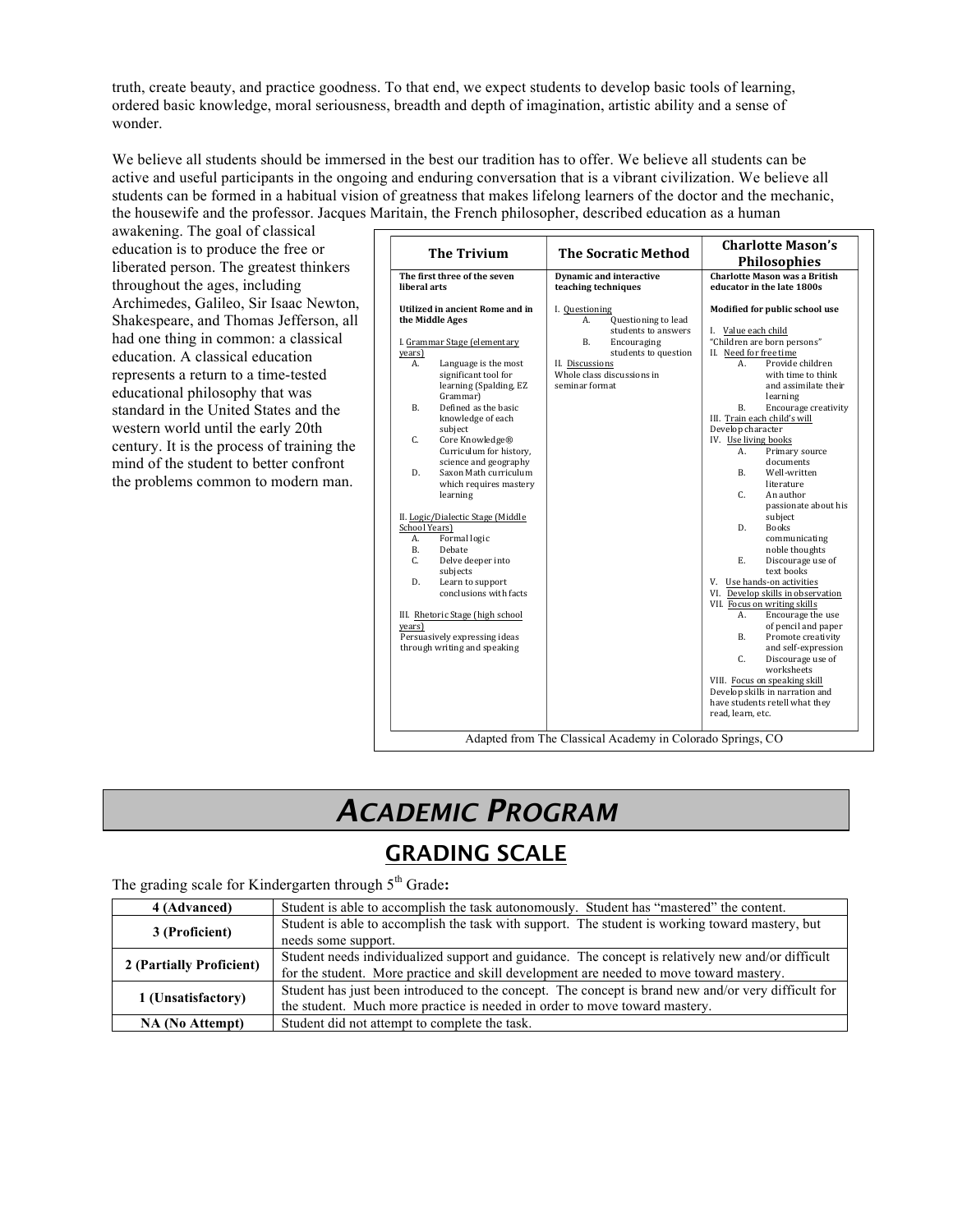### INTERVENTION SERVICES/EXCEPTIONAL STUDENT

Addenbrooke Classical Academy shall identify at-risk students and serve them as needed. At-risk students are those that need or may be in need of specialized services including but not limited to gifted and talented students, special education students, homeless students, and English language learners.

Academically challenged students and English Language Learners shall be provided opportunities to succeed at Addenbrooke Classical Academy. Learning experiences shall include identification in a timely manner, instruction commensurate with learning, and formal assessment when appropriate.

Academically advanced students will receive every opportunity to achieve the highest levels possible. The instructional program shall ensure commensurate opportunities for growth in all academic areas.

Addenbrooke Classical Academy shall follow all state and federal guidelines relating to Exceptional Students unless granted appropriate waivers.

#### KINDERGARTEN ENTRANCE REQUIREMENTS

Any child who is five years of age on or before September 15, and is a resident of Jefferson County, is eligible to enter Kindergarten. It is necessary for the school to have a copy of each Kindergarten student's birth certificate, Certificate of Immunization, and proof of residency.

### RETENTION AND PROMOTION

Addenbrooke Classical Academy Administration, in collaboration with appropriate staff members, will decide promotion and retention of students. Promotion or retention decisions are determined upon an examination of a body of evidence which includes assessment data, academic performance, emotional and social readiness, as well as parental input.

If the teacher is considering recommending retention as an option for a student, the parents or guardian will be informed as soon as possible. Recommendations or consideration should come no later than April 1st. Notification must be made in writing, as well as verbally during conferences.

Addenbrooke Classical Academy may consider grade skipping for highly able students where the body of evidence is such that the student would benefit over the long term by such grade level acceleration.

Addenbrooke Classical Academy's administration reserves the right to determine final placement of any student.

#### REPORT CARDS

The Addenbrooke Classical Academy Elementary school year is divided into two semesters. Therefore, there are two separate grading periods. At the conclusion of each semester report cards will be issued to each student. These will be sent home in separate envelopes and the envelopes should be signed and returned after the first semester. Parent/Teacher conferences are held in October and March. Both parents are expected to attend these conferences if at all possible.

### SPECIALS (PE, Music, Art, and Instrumental Music)

Music, Physical Education and Art will be offered to all K-5 students throughout the year. Half day Kindergarten students will have Music daily and art once a week. Full day Kindergarten through fifth grade students will have both music and PE daily. Art will be part of the curriculum and integrated into all classroom studies and as a special twice a week.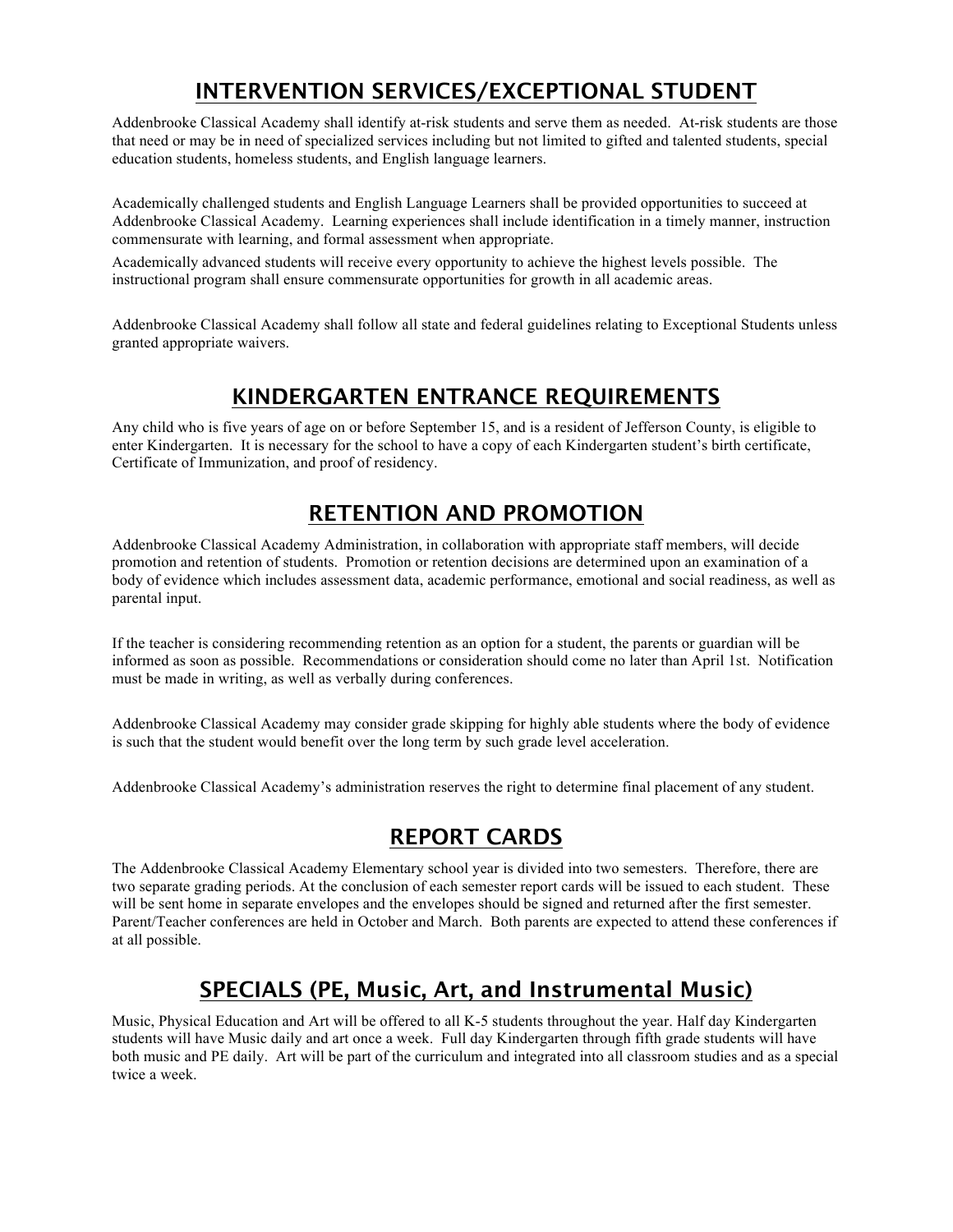If a student is to be excused from the PE program for short periods of time due to illness or injury, a note of explanation should be sent to the PE teacher.

Instrumental (Strings) music will also be offered to students in grades 4-5. Students will have their instrumental block from 2:40 – 3:30 twice a week and will be released from school at 3:30 pm on their instrumental days.

## *CLASSROOM INFORMATION AND POLICIES*

### CLASSROOM HOURS

The school day occurs from 8:00 a.m. to 3:20 p.m. each school day unless it is a half-day schedule. There is a 20 or 30-minute lunch period and 30-minute recess period during each full day.

Half-day morning classes start at 8:00 am and conclude at 11:00 am. Half-day afternoon classes start at 12:20 pm and conclude at 3:20 pm. There is no lunch period provided during half-day schedule.

#### FIELD TRIPS

During the course of the school year, the children will have an opportunity to go on field trips away from the school. We will be taking walking excursions as well as other trips involving transportation away from school. Field trips will be an important part of the students' education as an opportunity for reality linked learning.

Teachers will send home individual permission slips for class field trips.

Addenbrooke's Field Trip policy is that the student's teacher, prior to a scheduled Field Trip, sends a permission slip home (at least ten days prior to the event) to be signed and returned to school. The notification will list the date, day, time, destination, incidental charges and other necessary information. Permission slips/money (if applicable) are due no later than the due date as specified on the slip. The student cannot accompany the class unless this slip is returned to his/her teacher by this due date, this is to ensure that the teacher has time to complete plans for the trip.

We realize that sometimes there are oversights, but please help your child be involved in this important activity. If the student doesn't return a permission slip for a scheduled Field Trip, he/she will remain at school in a supervised study period.

The school is responsible for obtaining written parental approval for field trips; verbal permission is not sufficient. Students who do not present signed permission forms will be excluded from the field trip.

#### HOLIDAY OBSERVANCES

Addenbrooke Classical Academy acknowledges the importance of holidays with religious origins in our national, social and cultural life. Diversity is a hallmark and strength of our nation. Teachers and administrators should excuse students who do not wish to participate in holiday events. Acknowledging religious holidays serves the academic goal of educating students about history and culture, as well as the traditions of particular religions within a pluralistic society. School concerts that present a variety of selections may include religious music. Any dramatic productions or school parties should emphasize the cultural and historical aspects of the holiday.

Rooms and bulletin boards may be decorated, and worksheets with a specific holiday emphasis may be used at the discretion of the teacher.

If a parent has a concern with anything, he or she should first discuss the situation privately with his/her student's teacher. If a concern still exists, he or she should contact the Elementary Principal.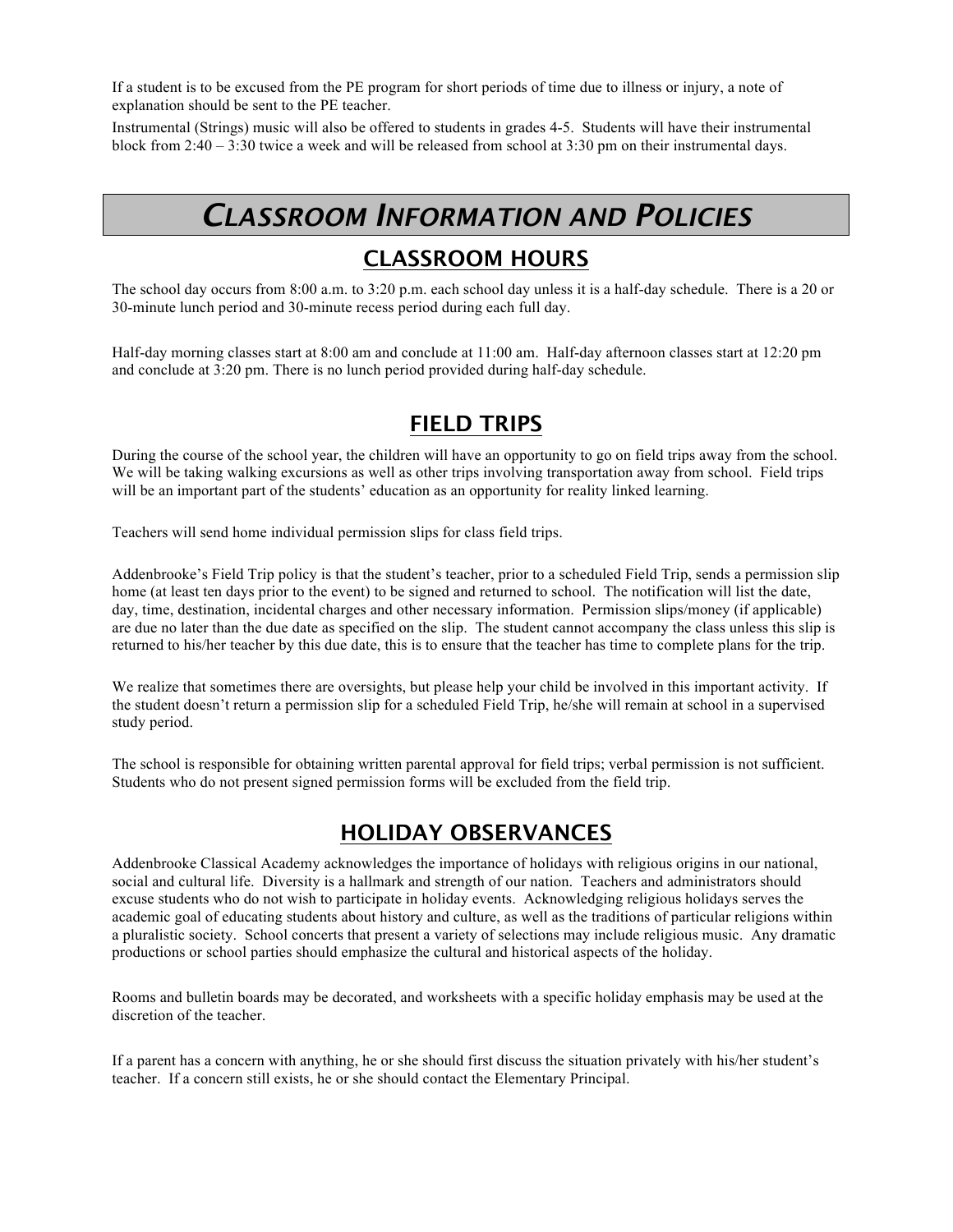Parents are requested to notify their student's teacher at the beginning of the year if they do not wish their child to participate in parties or a particular holiday, seasonal, or cultural observance.

#### **HOMEWORK**

Homework is a fundamental part of the Addenbrooke Classical Academy program. Homework, as a vehicle for meaningful, extended learning, fosters good study habits and is vital for optimal development. It prepares students for high school and college and for entry into the working world upon graduation. It also helps develop a strong work ethic and personal organizational skills.

Homework's immediate educational purpose is:

- to reinforce skills and concepts learned in class;
- to develop study skills and habits;
- to practice skills and knowledge in ways that are not readily accomplished in the classroom;
- to inform parents of what is being taught in the classroom.

We also hope that each child reads, or is read to, on a consistent basis (preferably every day). As cited in *A Nation at Risk*, "the single most important factor for determining whether children will go to college is being read to as a child." Going to college is not necessarily a goal for everyone, but becoming a life-long learner should be if one hopes to remain competitive throughout one's lifetime. We believe that becoming a competent reader is critical to being a good student and the first step to being able to explore the world. By reading to your child, you encourage your child's growth and strengthen family ties. By making sure your child is reading at home you are directly contributing to his education. By reading in front of your children, you model good habits and reinforce your expectations.

The expected homework time allotment for each grade is as follows:

| Kindergarten | 10 minutes plus reading time |
|--------------|------------------------------|
| Grade 1      | 10 minutes plus reading time |
| Grade 2      | 20 minutes plus reading time |
| Grade 3      | 30 minutes plus reading time |
| Grade 4      | 40 minutes plus reading time |
| Grade 5      | 50 minutes plus reading time |

The designated times serve as guidelines and may vary depending on the work assigned on a given day, the schedule, the student's organizational skills and study habits, and the nature of the assignments. The teacher determines homework assignments. Students are expected to learn how to use their time effectively to complete the required work at each grade level. Parents are expected to support their children in this endeavor.

#### MAKE-UP WORK

It is the family's responsibility to contact the teacher to request make-up work for schoolwork missed due to an absence. Please call no later than 10:00 a.m. to request make-up work to be sent home at the end of the day. Additional time is needed if more than the current day's work is requested. For an absence, a student is allowed two days to make up the work missed for every day missed.

# *STANDARDS AND DISCIPLINE PROCEDURES*

#### DISCIPLINE PHILOSOPHY AND PROCEDURES

**Addenbrooke Classical Academy students are expected to act appropriately at all times in the classroom and lunchroom, in the hallways and bathrooms, during recess, on Field Trips and at any school function. Students should be well-behaved and respect themselves, others, and property.**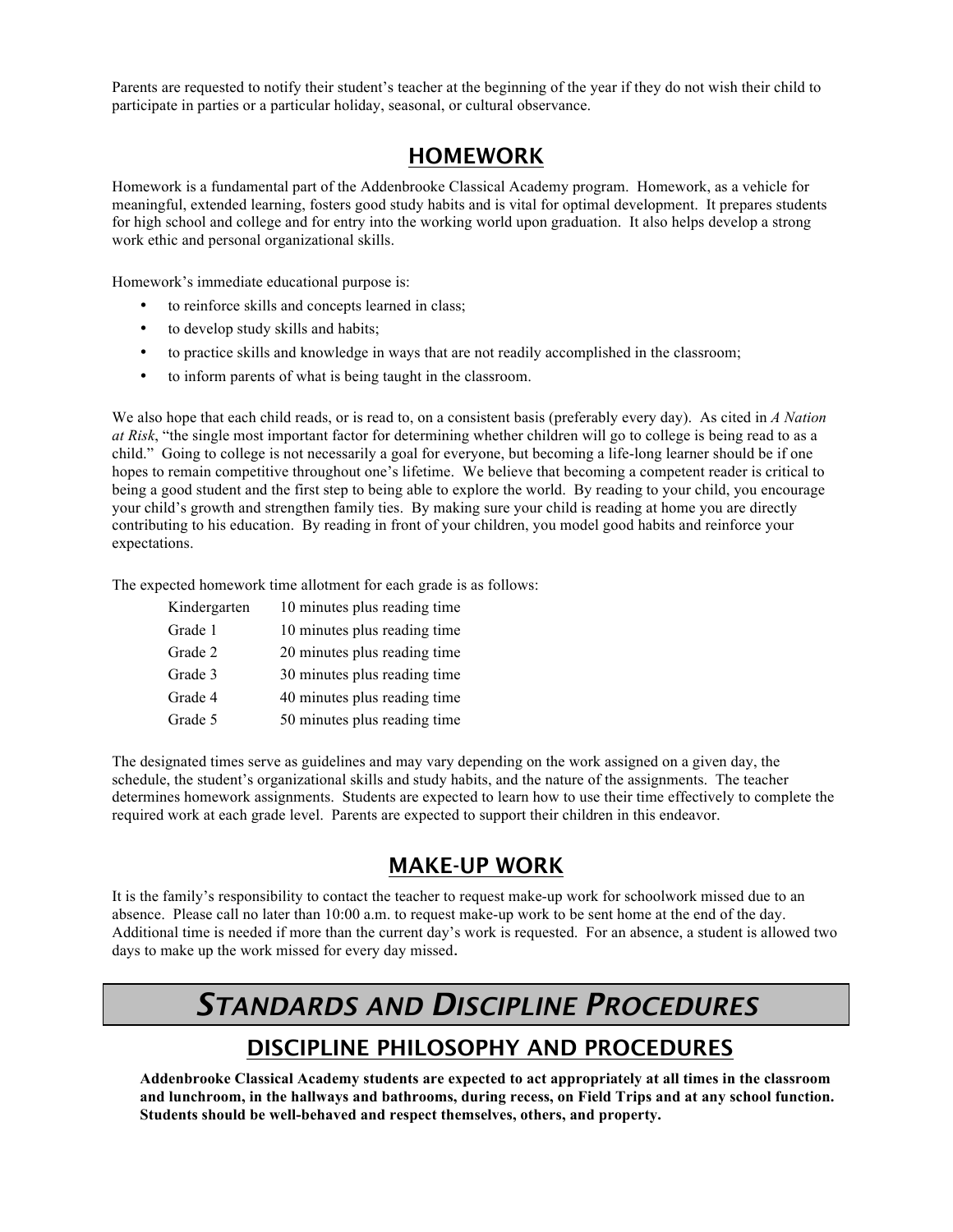Appropriate behavior should follow our Four School Rules.

#### *Four School Rules*

- 1. Keep all communications honoring to one another and oneself.
- 2. Keep your hands and feet to yourselves.
- 3. Respect and obey all supervising adults.
- 4. Be a good caretaker of all things.

#### **Discipline Philosophy and Procedure**

The purpose of "discipline" is inherent in the term itself. The term "discipline" derives from a word indicating a "learner" or "student" (disciple). It is not the intention of the school discipline policy to simply punish a student for wrongdoing, but to instruct, train, and educate that student so that he or she will make a better choice at the next opportunity. To accomplish this goal, a simple three-step process is encouraged: first, a teacher or administrator gives an instruction (communication). Next a student makes a decision to follow and obey that instruction or not (choice). Finally, the teacher (administrator) sees to it that an appropriate result is received (consequence); if the student obeys and responds properly the appropriate consequence is commendation (or reward), if not the student is corrected and "disciplined."

Each faculty member will receive direction and instruction in these procedures, and individual classroom guidelines will be established by the faculty. If these steps do not produce a positive response from the student, the administration will be invited into the procedure. It is the policy of Addenbrooke Classical Academy to communicate with parents as early in the process as is appropriate and warranted.

Inappropriate behavior is behavior that interferes with the teaching and learning process. It is Addenbrooke Classical Academy's philosophy that teachers have the right to teach and students have the right to learn. It should be noted that as a Jefferson County Public School, we follow the *Jefferson County Public Schools Student Conduct Code. The Jefferson County Public Schools Student Conduct Code* booklet can be accessed through our website. The booklet details state law concerning student conduct.

One of the most important lessons for any student to learn is how to respect authority, respect the rights of others, and take care of his or her own and others' property. Additionally, no student will be allowed to disrupt the education of other students. Although it is necessary to have school and classroom rules, our emphasis will not be on do's and don'ts, but guiding the student to a proper response to any given situation. In order to accomplish this, we will set discipline standards that are enforced fairly and consistently (recognizing that due to age, experience, and other factors, not all students are the same and need individualized attention).

Since the classroom teacher is the one who works closest with the children, he or she carries the bulk of the discipline responsibility. It is important that the teacher works closely with the parents in these matters and communications are open and honest. It is of utmost importance that the teacher and parents work together as a team in discipline matters.

#### **K-12 Discipline Procedures**

Addenbrooke Classical Academy utilizes Incident and Discipline Reports to inform parents of behavior issues. These reports require a parent signature and that they be returned to school to insure that school-to-home communication has occurred. A phone call home is not always made for a discipline issue. Parents are welcome to call the adult issuing an Incident/Discipline Report if any further clarification of the incident is needed.

- 1. **Classroom intervention:** When appropriate, a supervising adult uses strategies such as redirection, Recovery, and verbal discussion to interrupt disruptive or unacceptable behavior.
- 2. **The issuance of an Incident Report:** An Incident Report may be issued to a student by a supervising staff member for an incident that reflects poor or unacceptable behavior. This form will state the facts of what has happened and the action taken by the staff member. A parent must sign this form and the student will return it the next day.
- 3. **The issuance of a Discipline Report:** A Discipline Report may be issued for those behaviors that are of a more serious nature or if a pattern of unacceptable behavior is established. This form will state the facts of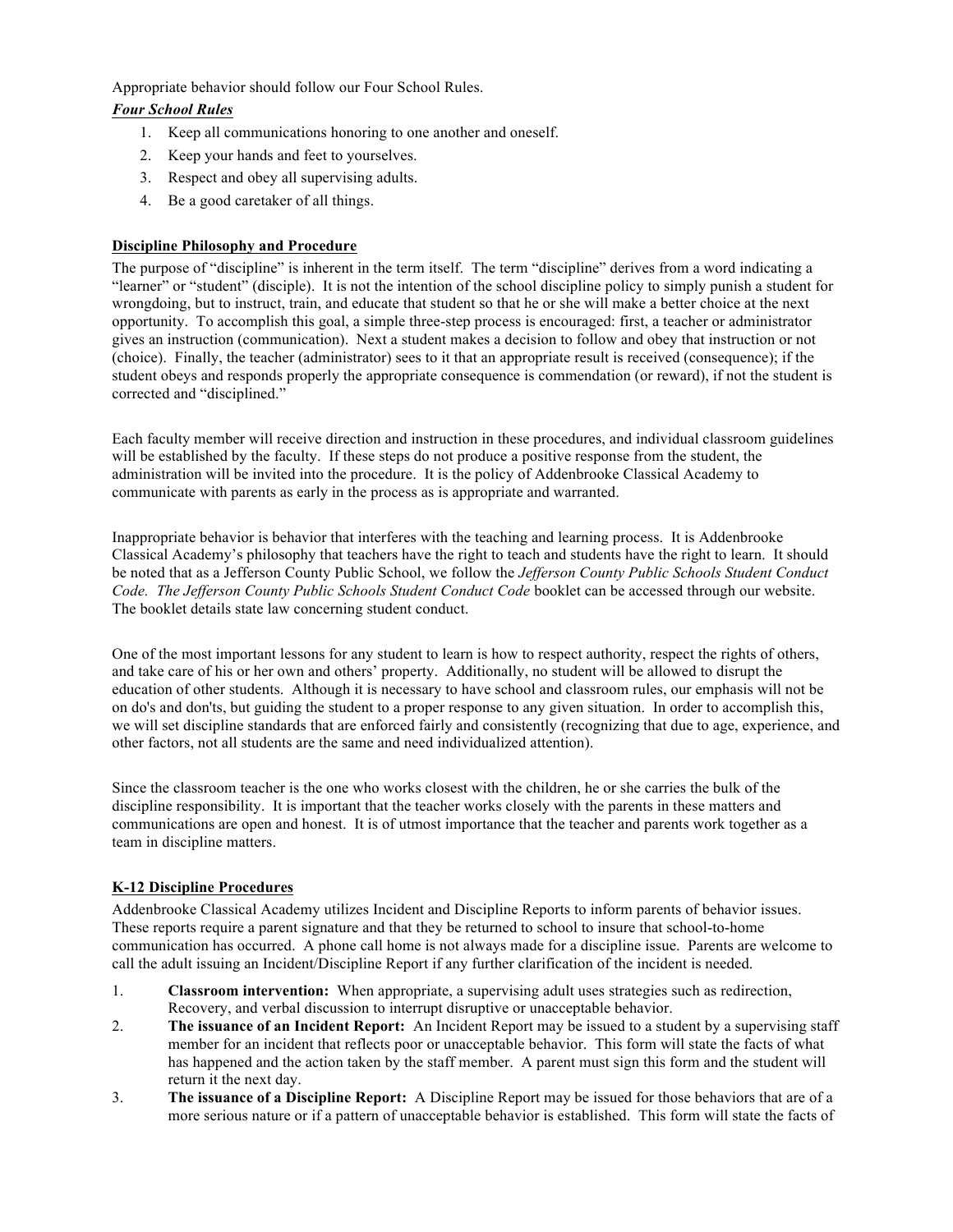what has happened and the action taken by the staff member. An administrator will be involved in this process. A parent must sign this form and the student will return it the next day.

- 4. **Suspension:** The Executive Director or designee have the authority and option to suspend a student from school. Suspensions may occur based on grounds outlined in the *Jefferson County Public Schools Student Conduct Code* or at the Directors' discretion.
- *5.* **Expulsion:** Expulsion may occur based on grounds outlined in the *Jefferson County Public Schools Student Conduct Code.*

#### **Habitually Disruptive Student Process**

State law and District policy define disruptive behavior as behavior initiated, willful, and overt on the part of the student and which requires the attention of school personnel to deal with the disruption. Any student who displays a pattern of disruptive behavior may be placed on the Habitually Disruptive Student Process and will have a behavior plan developed. If the student continues to engage in disruptive behavior (after being placed on the Habitually Disruptive Process) and receives a third suspension in the Habitually Disruptive Process in any one school year, he or she shall be declared a habitually disruptive student and shall be subject to a mandatory expulsion process.

#### **Mandatory Expulsion Process**

After a child receives a third suspension in the Habitually Disruptive Student Process, the sale of illegal drugs, possession of a weapon with the intent to threaten or harm or does harm a student, and/or possession of a firearm, the mandatory expulsion process begins. Expulsion may also occur for other serious violations as described in the *Jefferson County Public Schools Student Conduct Code.*

#### **Disruptive Behavior and Students with Disabilities**

Students with disabilities are subject to suspension and expulsion on the same grounds as students without disabilities, except that such students are subject to the special considerations and procedures outlined in the *Jefferson County Public Schools Student Conduct Code.*

#### **Environment**

It is the policy of Addenbrooke Classical Academy to maintain an environment for its students which is free from alcohol, drugs, and any form of harassment. Any student caught partaking in these activities will face administrative action, and perhaps district or legal involvement, ranging from suspension or expulsion to legal/criminal charges against the student. In these cases, the school resource officer or other officers of the jurisdiction may question students, and parental notification will take place consistent with the Jefferson County School District guidelines. Students and parents are encouraged to carefully read the *Jefferson County Public Schools Student Conduct Code* distributed by the Jefferson County School District. The administration of Addenbrooke Classical Academy is bound to follow these procedures and directives.

Complaints of any kind of harassment will be handled without delay in a manner that considers the interests of both the complainant and respondent.

Reporting: Any student witnessing or suffering harassment shall immediately report the matter to his or her teacher. If a student feels like the complaint was not resolved, he or she may then report the matter to an administrator. The teacher or administrator receiving the complaint will initiate the investigation process. Retaliation is prohibited for reports of harassment made in good faith.

### STUDENT DRESS CODE

**As we build the culture of our school we have developed a dress code that has a gradual release or has varied "Rites of Passage" for students, therefore there are different policies for Elementary, Middle School and High School.**

#### **ELEMENTARY DRESS CODE**

**The following clothing styles and colors will be considered appropriate**:

- **Solid khaki, black or navy pants or blue denim jeans are approved. Skirts, jumpers and capris with approved tops are also allowed. All pants must have a button or zipper and not be made of stretchy material. No sweatpants, jeggings or leggings (without a skirt over it) are allowed.**
- **Only solid red, gray and black polo shirts (no ruffles, lace, elastic, or smocking) will be allowed.**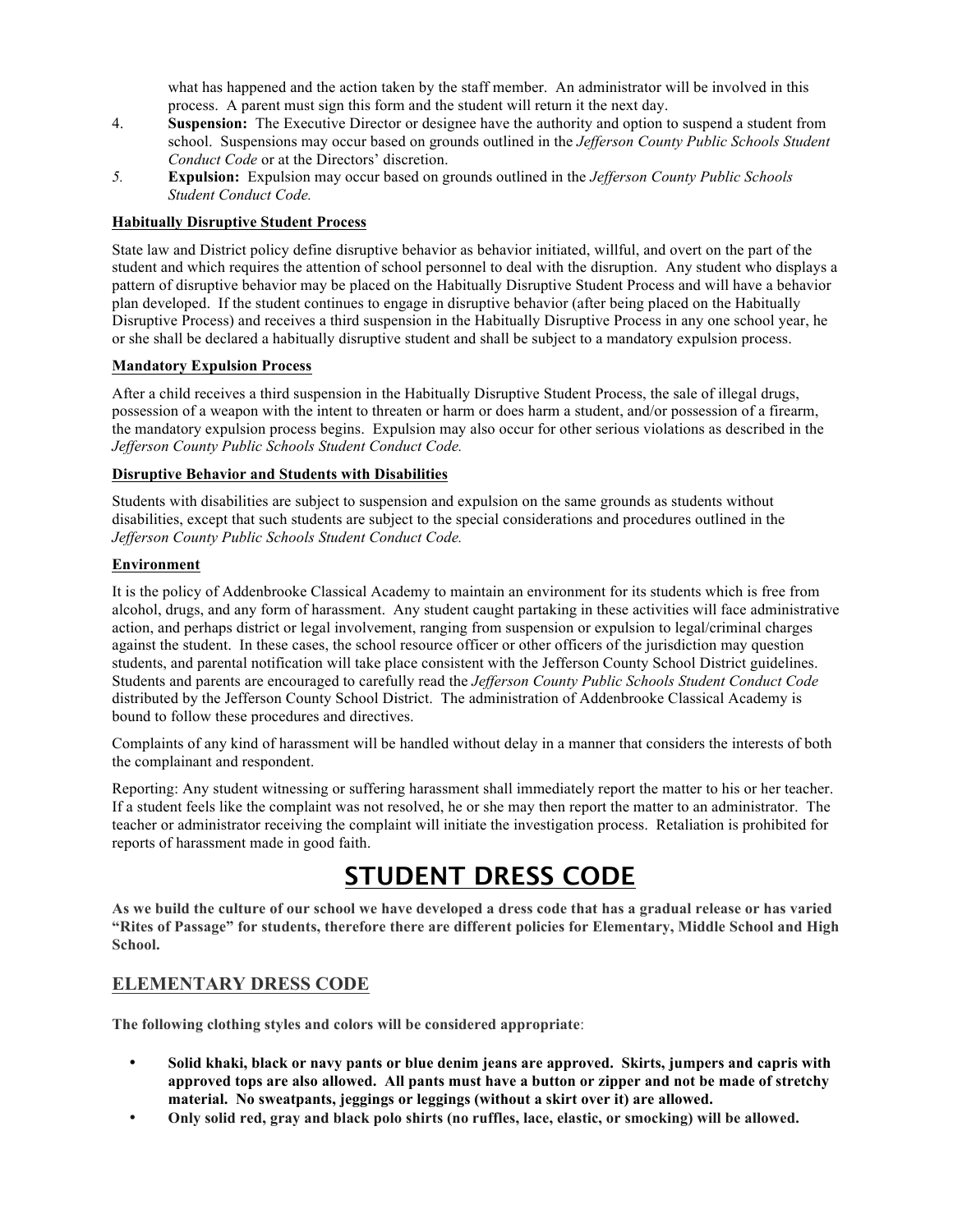- **Addenbrooke logoed T-Shirts may only be worn on Fridays in the Elementary. Middle School students may wear Addenbrooke logoed T-shirts at any time.**
- Skirts and jumpers must not be more than two inches above the top of the kneecap (Credit Card).
- Walking shorts are allowed to be worn until October  $15<sup>th</sup>$  and after April  $1<sup>st</sup>$  unless specified by administration in advance. Shorts need to be solid khaki, navy or black and must be knee-length.
- Blouses and button down shirts are not allowed.

#### **Uniforms must also abide by the following guidelines:**

- 1. Shirts may have a school insignia, but no other ornamentation, including labels, are allowed on any clothing; (Buttons and tabs that are part of the garment when purchased are not considered ornamentation);
- 2. No knit pants, sweatpants, jogging, or leggings (without a shirt or jumper over it);
- 3. Uniforms must be made of a standard uniform material such as cotton or twill;
- 4. Uniforms must be worn at the natural waist. They cannot be poorly fitted or oversized and baggy, so as to allow sagging of the pants, or be too tight-fitting. If belts have buckles, they must not be oversized nor have any writing that is considered offensive.

#### **Accessories**

- **1.** Solid color sweaters or **sweatshirts without hoods** and without an insignia (color appropriate to the school) may be worn over uniform shirts;
- **2. Coats and jackets may not be worn in the building**, although the Addenbrooke zipped jacket and button down sweaters may be worn.
- **3.** White T-shirts may be worn under uniform shirts. Solid colored turtlenecks (white or a color appropriate to the school) may be worn under uniform shirts;
- **4.** No manner of clothing, jewelry, button, or pin may display drugs, cigarettes, sexually suggestive items, alcohol, profanity, gang related logos or messages, or pictures or words that are determined to be distracting or demeaning to others by the school's administrators;
- **5.** Hats, caps, sweatbands, bandannas, sunglasses, and other head coverings inside the building are not permitted;
- **6.** Pierced earrings for girls are permissible when worn in the earlobes as designed. Tattoos and other body piercing are not permitted to be visible at school. Students may not wear at school items such as nose rings, nose pins, tongue rings, tongue pins, or any jewelry to accessorize facial or body piercings;
- **7.** Extreme color/hairstyles, make-up, etc. must not be a distraction, immodest, inflammatory, or offensive; boys hair length cannot extend past the bottom of the shirt collar;
- **8.** Chains, wallet chains, and spiked jewelry are not allowed on campus or school related activities;
- **9.** Tights, hose, or socks may be worn.
- **10.** All students will participate in physical education (PE) classes. During PE, appropriate athletic or tennistype shoes should be worn.

#### **Elementary Out of Uniform Days (First Friday of each month):**

Students may pay a dollar to wear a hoodie or dress out of uniform for the day.

# *GENERAL INFORMATION*

#### BEFORE AND AFTER SCHOOL FOR STUDENTS

Class hours are from  $8:00$  a.m. to  $3:20$  p.m. for Full day Kindergarten through  $5<sup>th</sup>$ Grade. The first bell rings at 8:00 a.m. Students should not arrive any earlier than 7:45 a.m. and be picked up no later than 3:35 p.m. Students attending the half-day am kindergarten will be dismissed at 11:00 am and should be picked up no later than 11:15 am. Students attending the half day pm kindergarten (12:20 – 3:20) should arrive no earlier than 12:10 pm and will be dismissed at 3:20 pm.

Before school, students who arrive before the first bell are to wait by the front entrance of the building with their teacher. **In the case of bad weather**, students are directed to the classrooms. Cold weather days are when the temperature is below 20 degrees, or when called by the Principal of the school only. Except on inside days, all students are to be outside until 8:00.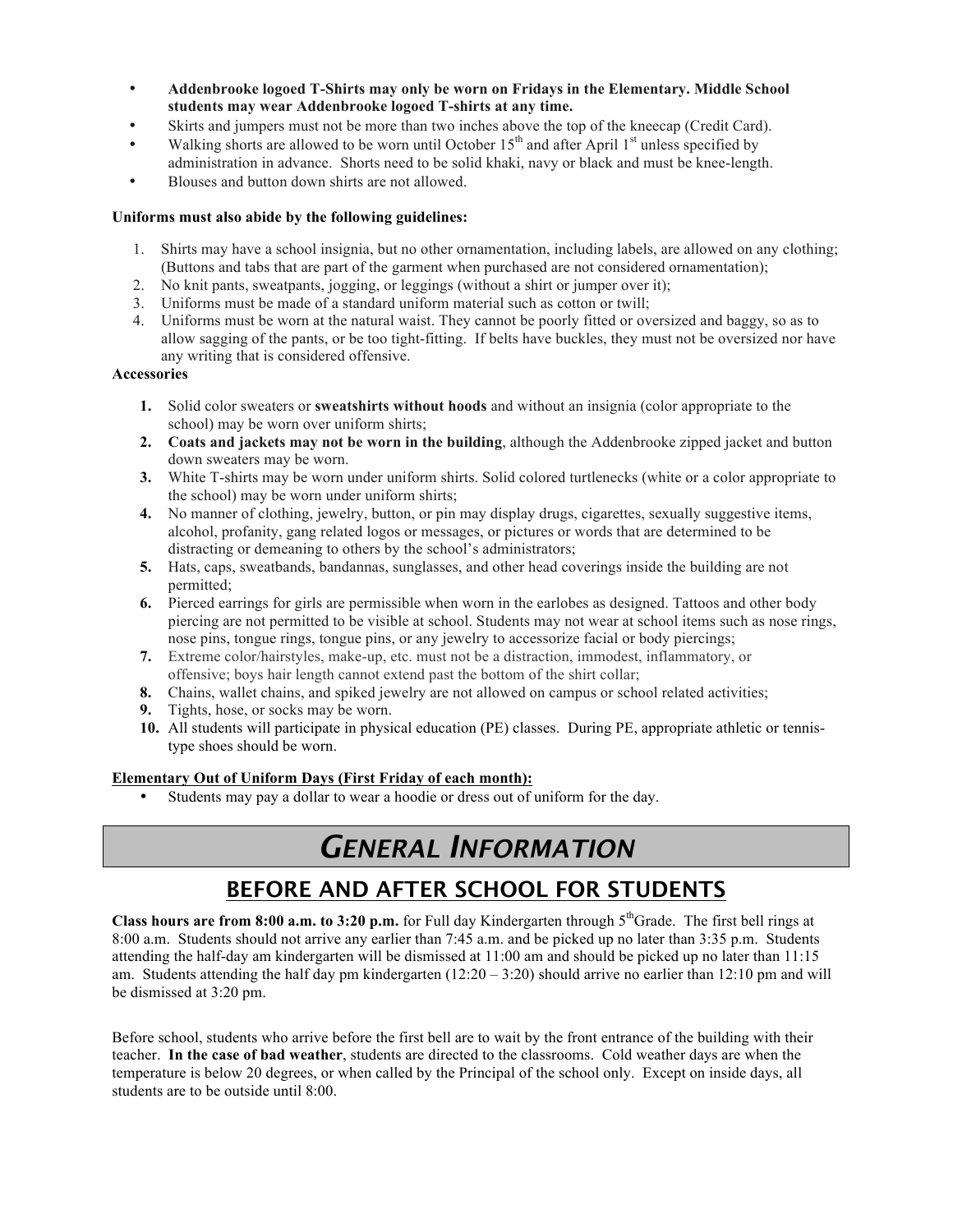Children should be picked up no later than 3:35 p.m., unless they have a school activity after school. Children remaining after 3:40 p.m. will be supervised in Springboard, our after school daycare and will be charged accordingly. The office will contact the parents requesting that they pick up their child.

Children participating in after school activities should be picked up promptly after the activity ends. The school cannot be responsible for students not picked up on time.

### CAFETERIA/HOT LUNCH PROGRAM

Addenbrooke Classical Academy offers district provided hot lunches for \$2.50 each.

Addenbrooke participates in the Federal Government's Free and Reduced Lunch Program for qualifying families.

Addenbrooke Classical Academy does not prepare hot lunches. Lunches must be ordered from the district prior to any given month.

Every student is sent home with a lunch order form between the  $15<sup>th</sup>$  and  $20<sup>th</sup>$  of each month. Every student that orders a hot lunch must return the form by the due date posted on the menu. **One order form per student is required. Students that qualify for free or reduced lunch MUST TURN IN A LUNCH ORDER.** Families may send one payment for multiple lunch order forms. Please include your child's/children's names on the memo section of your check. If you are paying by cash, put it in an envelope with the family's name on the outside.

Since the school must order lunches in advance and are charged regardless of the lunch being served, WE CANNOT GIVE CREDIT FOR MISSED LUNCHES. Every effort will be made to notify parents of field trips in advance of the lunch menu coming home.

Please alert the Clinic Aide of any food allergies that your child has.

### CARPOOLS AND STUDENT TRANSPORTATION

Addenbrooke Classical Academy has no official responsibility for transporting students to and from school. Addenbrooke Classical Academy is not liable for any accidents during the transportation of students to and from the school. We encourage the use of carpools and information regarding carpools is available upon request. The school does not arrange carpools. The following suggestions are offered to make carpooling function more smoothly:

- 1. You are responsible for the children in your car. All children must wear seatbelts.
- 2. Carry adequate insurance.
- 3. Be on time.
- 4. Be extremely careful and alert in the school parking lot. Be courteous and follow the directions of the staff as they direct you through the traffic pattern. DRIVE SLOWLY.
- 5. There is no short-term parking in the drop-off areas.
- 6. Report to parents any continuous misbehavior from a student. You have the right to refuse to carpool with a student who causes problems.
- 7. Do your best to provide a cheerful atmosphere for your passengers.

*Guidelines for students that are passengers:*

- 1. Always wear your seatbelt.
- 2. Be courteous and well behaved in the car. Loud talking or poor behavior can distract the driver and cause an accident.
- 3. Be ready when your ride arrives, either at home or school.
- 4. Be standing in the waiting area for your ride. When your ride comes to a complete stop, then you may approach the car. Walk; don't run, to your ride.
- 5. Remember to thank your driver for transporting you.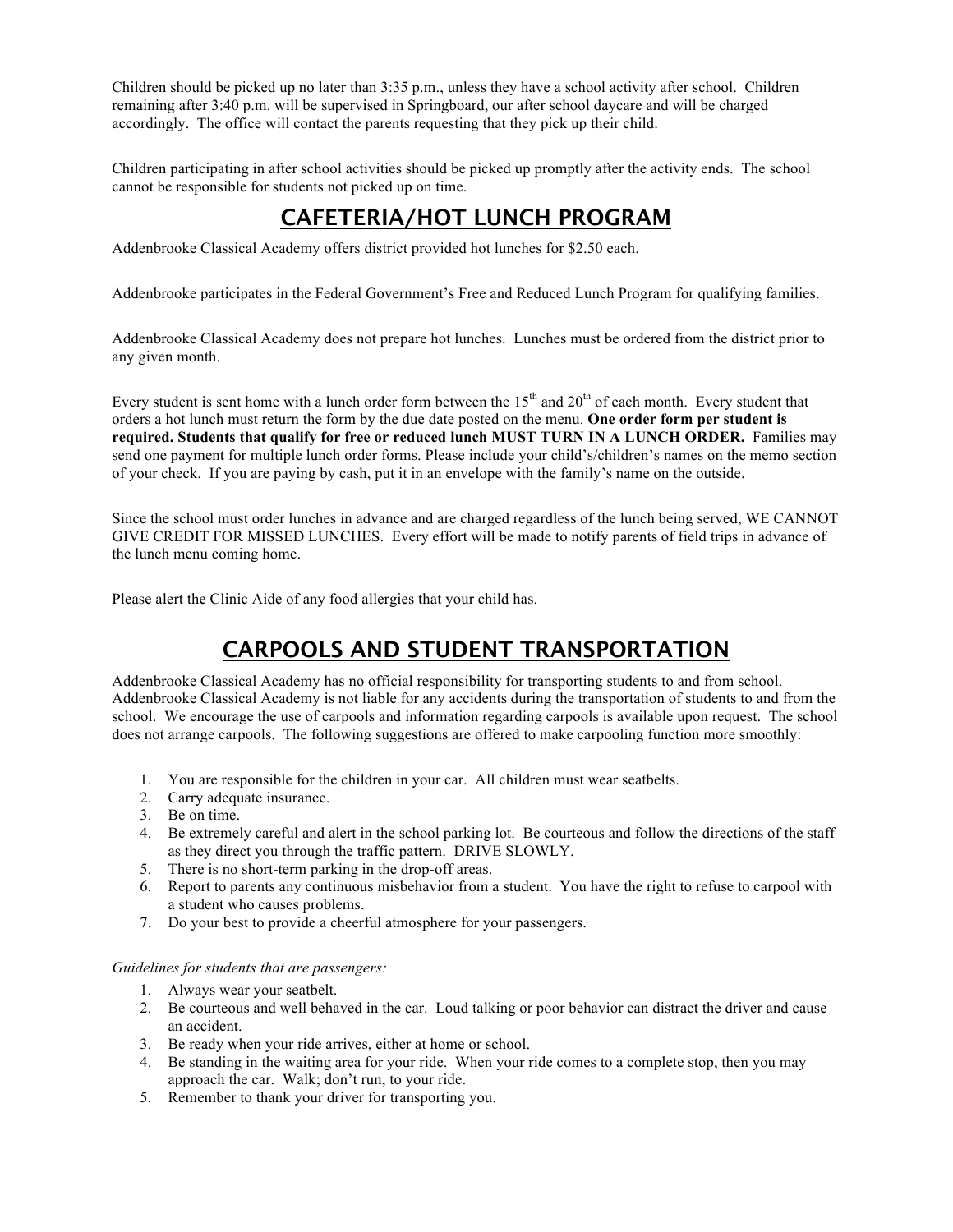### CONCERNS AND GRIEVANCES

Please refer to the Communications Pathway document located on our website, for the proper channels to address areas of concern.

#### INTERNET ACCEPTABLE USE

Students are prohibited from accessing the Internet without a signed permission form; both parents and students are required to sign the form. Addenbrooke Classical Academy intends that students will use the Internet only for appropriate, school-related applications and reserves the right to prohibit students from its use should non-school or unacceptable uses be detected.

#### LOST AND FOUND

Clothing, books and other items that are unclaimed at the school will be placed in the Lost and Found. This material will remain there for claiming through the end of each semester. At those times, all items that are not claimed will be donated to charity.

### PERSONAL POSSESSIONS OF STUDENTS

Personal possessions are not allowed in school. Please do not bring personal electronics, games, cell phones, or other equipment to school unless requested by the teacher to do so. Safekeeping, damage, or theft of personal items is the responsibility of the owner. Other items may be added to the prohibited items list upon discretion of the school administration. The teacher will keep personal items distracting from the learning situation until the end of the day or school year. In some instances it may be required that the parent claim the item.

#### PLAYGROUND RULES

#### **The following rules will be enforced on the playground:**

- 1. All games should be played with a concern for others using the playground.
- 2. The playground equipment is to be used properly. If there are questions in use, consult with a teacher or the front office.
- **3. No aggressive fighting or pretending to fight.**
- 4. Toy weapons of any kind are not allowed on the school grounds. **NO PRETEND GUNS!!!**
- 5. No throwing objects (rocks, snow or sand).
- 8. Jump ropes are only to be used for jumping rope.
- 9. All children need to help to pick up the playground after the playground time is completed.
- 10. Shoes must be worn at all times.
- 11. **Toys should be left at home and not brought out to recess.**

### RULES FOR DROP OFF/PICK UP LINE

#### **PLEASE DO:**

- 1. Please keep a positive tone and kind words for all of the parents/staff directing traffic.
- 2. Please be patient.
- 3. Please stay in your vehicle! Unattended vehicles hold up the flow of the drive through area. If you need to leave your vehicle, please park in the designated parking area.
- 4. When waiting for students, if the cars in front of you move, please pull as far forward as possible.
- 5. Once the line of cars stop, students may exit or enter cars onto the sidewalk.
- 6. Once students have entered or exited your car, move to the left lane and exit the drive.
- 7. If the car in front of you moves up or exits, please move up also.
- 8. The line must be kept moving until all children are dropped off or moved up.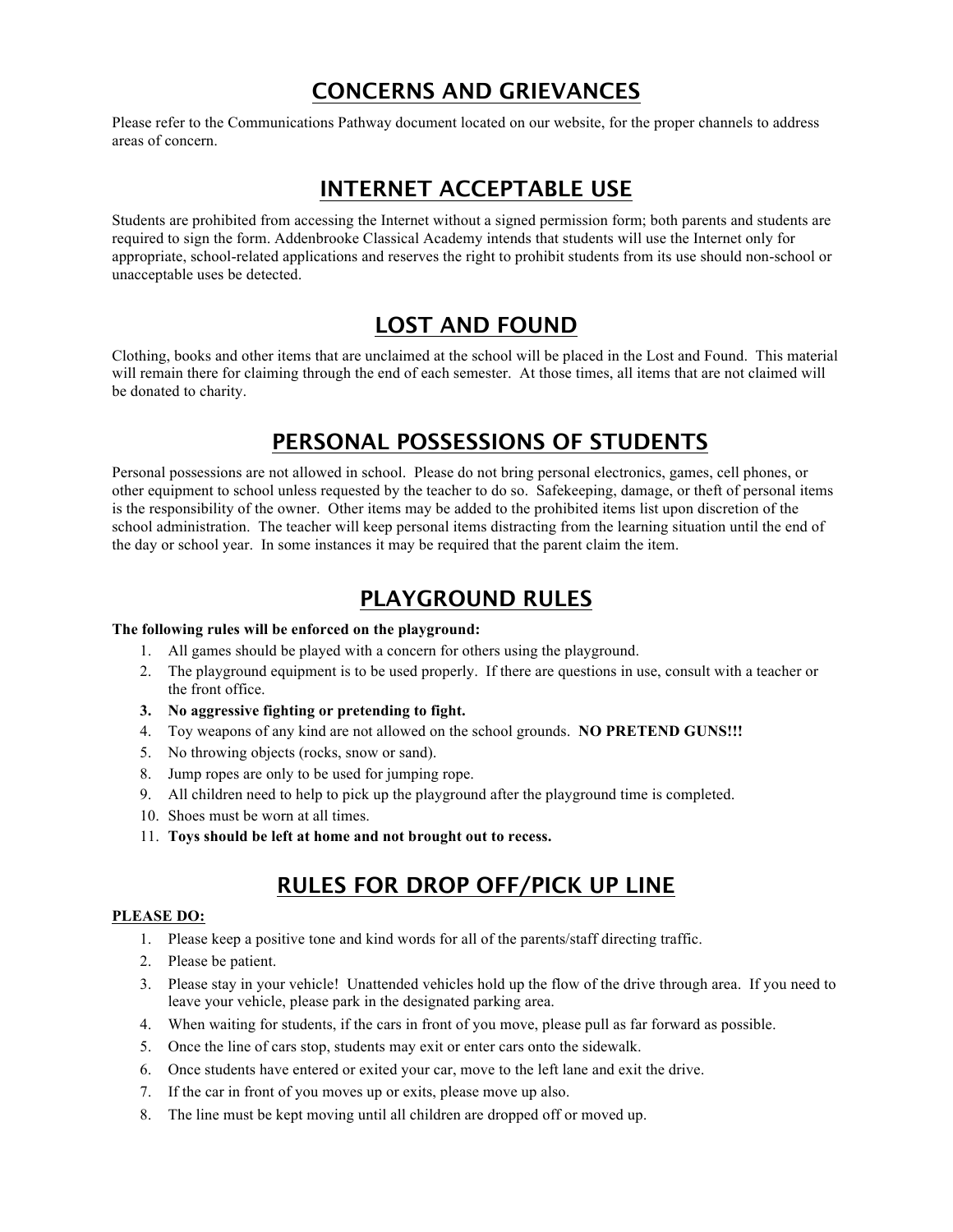- 9. Students must exit or enter cars on to the sidewalk.
- 10. Always have your students exit or enter your car on the passenger side of your car. It is very dangerous to exit or enter the driver's side, due to the traffic and an open door may be hit by the moving cars.
- 11. Be sure students are picked up no later than 3:35 p.m.
- 12. Be respectful of the handicapped parking areas. We have parents, students and staff members that utilize these spaces. If your car is not plated for handicapped, you are not invited to use these spaces (even if you are in the car).

#### **PLEASE DO NOT:**

- 1. Get out of your car in the line or park in the drive. If your students cannot open your car door, a parent helper or teacher will assist your child.
- 2. Please do not allow your children to store items in the trunk of the car. This is dangerous in our driveway. Students must stay on the sidewalk until they enter your car.
- 3. Please do not stop your car where your child is standing. Please stay in the line and move your car up. Your student can walk up the sidewalk to where your car has stopped.

### SCHOOL HOURS

**Class hours are from 8:00 a.m. to 3:20 p.m.** for Kindergarten through 5<sup>th</sup>Grade. Students should not arrive any earlier than 7:45 a.m. and be picked up no later than 3:35 p.m.

#### STUDENT FEES

Fees for consumable materials and technology are due at Registration. All fees are voluntary and provide students with services or materials that become their property. Separate checks (from lunch money, fines, etc.) are required for fees.

Full replacement cost will be assessed during the school year for damaged or lost books. All school equipment (such as science laboratory equipment or desks) damaged by students must be paid for by the student. Transcript may be withheld until fees or fines are paid. A fee sheet shall be distributed at Registration.

#### TWO-WAY COMMUNICATION

Two-way communication during your child's years at Addenbrooke Classical Academy is vital for your child's well being, for rigorous academics, partnerships, and for continued success of our school. Please keep the communication lines open! Our staff appreciates your insights, suggestions and support to help us provide the best education for your child.

Please feel free to contact any of our staff members whenever you need to. The best time to call is during normal business hours, 7:45 a.m. until 3:45 p.m. You can also leave a voice message for any teacher. All staff will have email addresses so you can email if that is more convenient for you.

Addenbrooke Classical Academy seeks to provide updated and accurate information on all aspects of the school to both students and parents. You can also check our website regularly for updates at https://sites.google.com/a/jeffcoschools.us/aca-elementary/home*.*

Our all school (preK-12) newsletter will be e-mailed home bimonthly. Other communication will also come home in **Thursday folders**; this may include, but not be limited to, class newsletters, permission slips, conference information, special event fliers, homework, and teacher requests. Parents should look for the envelope each week, read the contents, sign any documents needing to be returned, and return the folder to school with their student.

Whether communication occurs through papers sent home or notes in the student's agenda, parents are expected to read them carefully.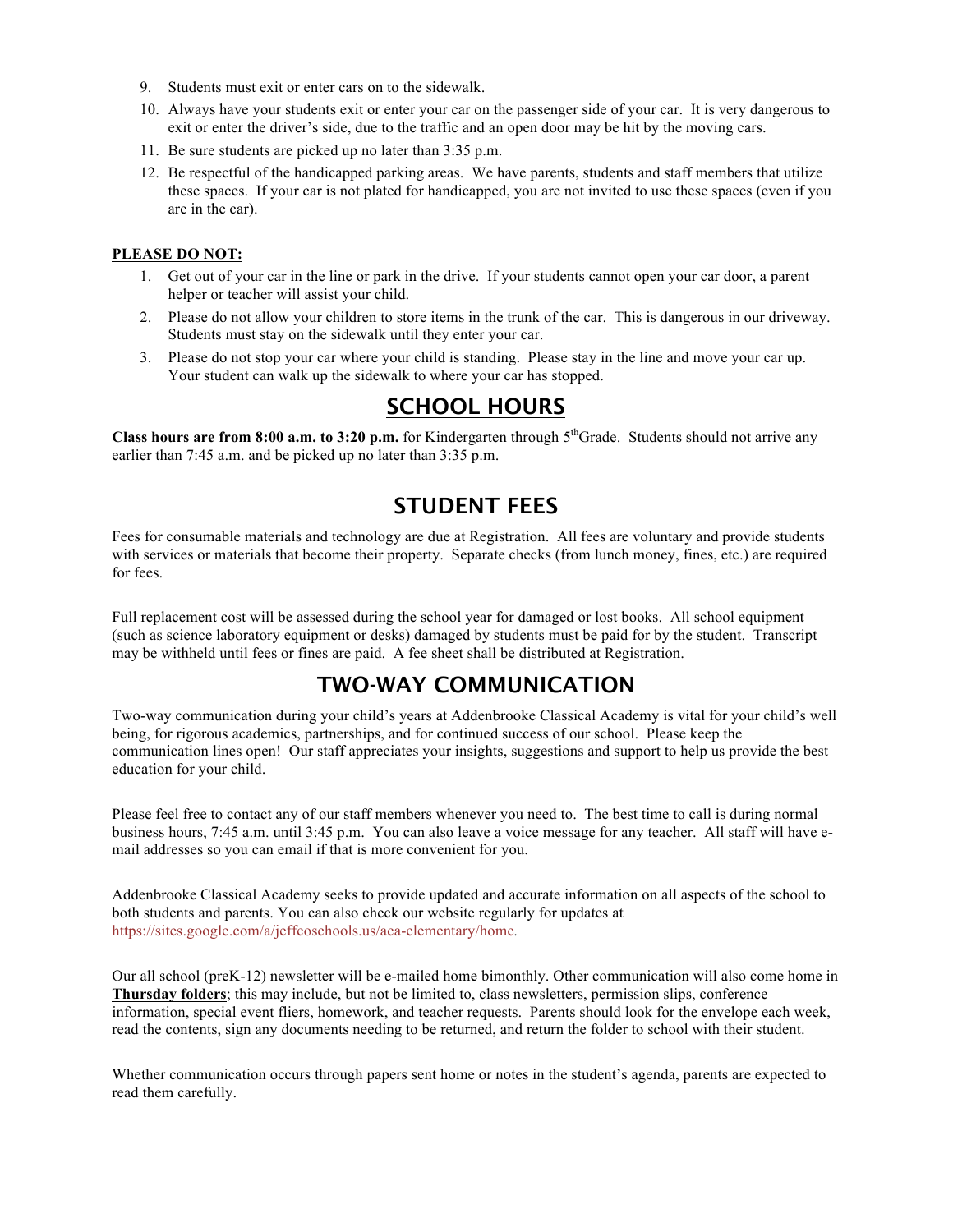### WEATHER RELATED DISMISSALS

Closure due to snow will **NOT** always be the same as the Jefferson County School District. Addenbrooke Classical Academy reserves the right to close, or delay a start time, even when the District chooses to stay open. Listen to the major radio or television stations for snow closure announcements. If the Jefferson County School District determines that the weather has deteriorated to the point where they will be closing school during the day, we will do the same. For District-wide closure information, you can call (303) 982-6600 or go to http://jeffcoweb.jeffco.k12.co.us/communications/closures.html. If the other District schools are closed and there is no message concerning Addenbrooke Classical Academy, you may assume Addenbrooke is closed as well.Please do not call the school office, but listen to a radio or TV station for closure details.

Parents are asked to stay in the foyer, unless otherwise directed, during emergency dismissals for tornadoes, snowstorms or other weather-related dismissals. Parents will not be allowed to pick up children other than their own without written permission.The children involved will then be called to the office area.

# *SCHOOL OFFICE PROCEDURES*

### ATTENDANCE POLICY

The state of Colorado provides by law for compulsory school attendance of all children between the ages of six on or before August 1<sup>st</sup> and under the age of seventeen. The responsibility for compliance with the law belongs to the parents. The school must notify parents if there is a problem with attendance. The school is obliged to keep an accurate record of daily attendance. This record is placed in the student's permanent record and kept on file indefinitely.

### ATTENDANCE

#### **Attendance**

Attendance is the responsibility of the student, the parents, and the school. The importance of regular, daily attendance as a basis for academic achievement cannot be overemphasized. Absences have a negative effect upon instructional continuity, regardless of attempts to make up the work. Duplication of the classroom experience can never be accomplished with after-school assignments. The school cannot teach students who are not present. The regular contact of students with one another in the classroom and their participation in a well-planned instructional activity under the tutelage of a competent teacher are vital to this purpose.

Addenbrooke Classical Academy aligns with the district policies on attendance and absences (Jeffco Policy JH), which allows a student who has been absent for any reason (excused or unexcused) to request makeup work from the teacher on the day he or she returns to class and has two days for every day absent to submit the work for credit.

#### **Student Absence Procedures**

For absences, parents are to call the attendance telephone line to report absences by 9:00 a.m. If the child is going to be absent more than one day, they may make note of that on the first day's call. If they anticipated only one day's absence and it turns out to be longer, they should call the school office each successive day. When an absence has been called in, it is not necessary to send a note upon the student's return to school. A child or a sibling cannot call to report the absence. The parent or guardian must make the absence call. An absence is unexcused until a parent or guardian calls.

Parents are asked to give the following information when they call:

- 1. Month and day of absence being reported.
- 2. Student's full name.
- 3. Name of student's teacher.
- 4. Reason for absence.
- 5. Person reporting the absence.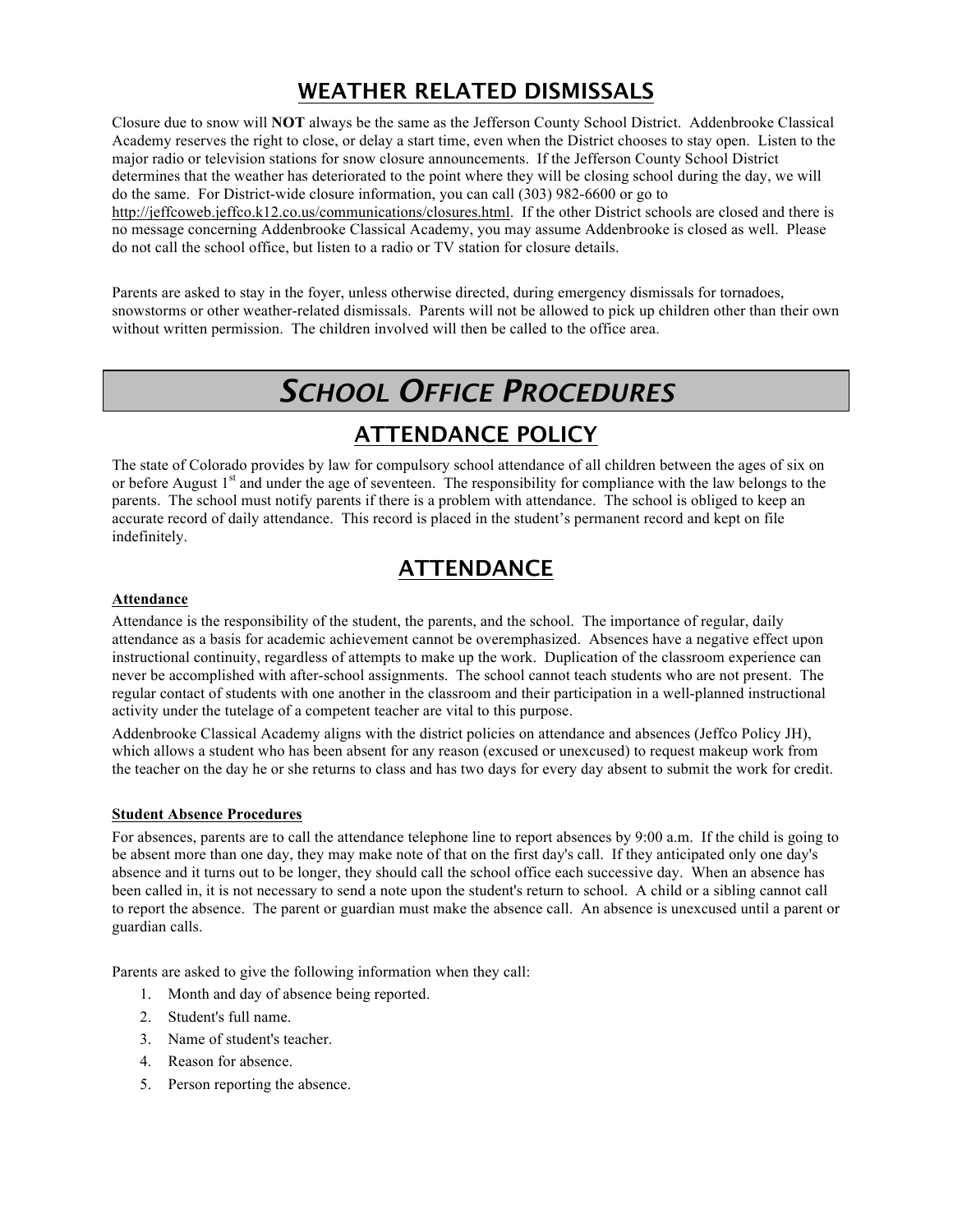The following is a comprehensive list of excused absences. Such excuses will be accepted when a student is:

- Temporarily ill or injured or whose absence is approved by the school administration on a prearranged basis. Prearranged absences shall be approved for appointments or circumstances of a serious nature only, which cannot be taken care of outside of school hours.
- Absent for an extended period due to physical, mental or emotional disability.
- Pursuing a work-study program under the supervision of the school.
- Attending any school-sponsored activity or activities of an educational nature with advance approval by the school administration.
- Excused by a parent or guardian for observance of religious holidays.
- Participating in district-approved activities.

Addenbrooke Classical Academy may require suitable proof regarding the above exceptions, including written statements from medical sources.

An unexcused absence is defined as an absence that is not covered by one of the foregoing exceptions. Each unexcused absence shall be entered on the student's record.

The maximum number of unexcused absences a student may incur before judicial proceedings are initiated to enforce compulsory attendance is four (4) days in one month or 10 days in one year. A parent or guardian of the student receiving an unexcused absence will be notified by the school of unexcused absences.

#### **Tardies**

Student attendance is critical to the educational process. Tardiness is a form of absence and interferes with student learning. Disruption and loss of instruction time result when students are not in their classrooms ready to begin learning on time. A student who is only 5 minutes late every day loses 15 hours of instruction in a school year. The following are guidelines for dealing with tardies:

- **Tardy students must be checked in at the office by their parent or guardian before going to class.**
- Tardies which are "excused" (due to, e.g., justifiable–and documented–medical or family issues) will be noted by the teacher and the student will be able to make up work. This procedure will align with Jefferson County School District absence policies: a student must request the work missed within 24 hours of the day they have an excused tardy and submit the completed assignment within two days.
- Tardies must be "excused" by written notification from the parent or guardian within 24 hours of the tardy; otherwise, the "unexcused" classification will apply.
- Habitual tardiness will result in further disciplinary action.

### CHANGE OF ADDRESS AND PHONE NUMBERS

Parents are asked to notify the school immediately if they change their address, telephone, or place of employment. This information is critical in the case of an emergency. It is the parent's responsibility to make sure the school office has the current information.

### CLASS PLACEMENT

Class placement is at the sole discretion of the administration.

### HOW TO CONTACT ADDENBROOKE CLASSICAL ACADEMY

| School Web Page https://sites.google.com/a/jeffcoschools.us/aca-elementary/home |
|---------------------------------------------------------------------------------|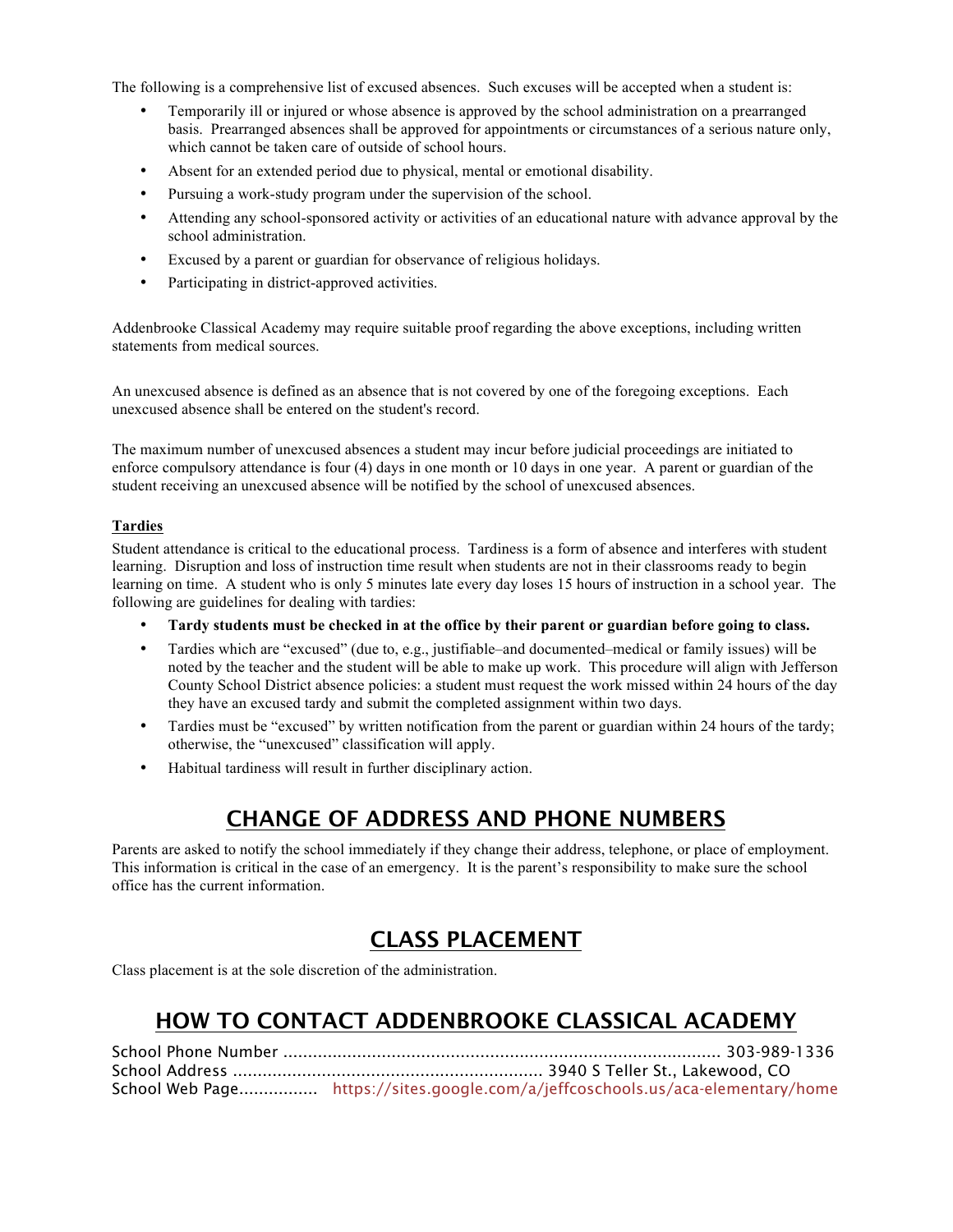### LEAVING SCHOOL EARLY

For early departure, a parent or guardian MUST check the student out through the office by signing the Check In/Out Sheet before students leave the school campus. If someone other than the parent will pick up the child from school during school hours, the office must be notified in writing or via a phone call. No exceptions. We will need the following information:

- 1. Name and relationship to student of person authorized to pick up the student.
- 2. Reason.
- 3. Time of pick up and whether student will return to school that day.

District requires that someone other than a parent present an ID to the staff before pick up. This person must also be on file in the office as an authorized person for pick-up. Office personnel will request that the student report to the office once the parent has signed the student out for the day.

#### MESSAGES FOR STUDENTS

The school will be happy to get a message to a student as long as it is received no later than 3:00 p.m.

### OFFICE HOURS

The school office will be open from 7:30 am to 4:00 p.m. Monday through Friday unless it is a school holiday, inservice day or half day. Summer hours will be posted in the spring.

#### PARENTS OUT OF TOWN

When you leave your child with another person and are out of the area, please send a note to the school office giving the name, address, and phone number for the temporary guardian. Also, include the permission for this person to check your student out of school. Please note the length of time you will be out of town. The school office will hold all information in confidence.

#### PERMANENT RECORDS/STUDENT FILES

Parents may view a child's permanent record at any time. Please give the school a one-day notice so that the record may be retrieved from the file. The record must be reviewed in the presence of an administrator.

#### **Confidentiality Safeguards:**

Student records are maintained in accordance with the Federal Family Educational Rights and Privacy Act of 1974, the Colorado Public Records Act and the Colorado Children's Code Records and Information Act. The purpose of this policy is to assure parents and students themselves, if they are eighteen years of age or older, that they may have access to their education records; to provide for the permissible sharing of information with law enforcement agencies as provided by law; and to ensure that each individual's right to privacy shall be protected by limiting the transferability of education records without consent of the parent or eligible student except as otherwise provided by law.

All permanent records of students enrolled at Addenbrooke Classical Academy are maintained at Addenbrooke Classical Academy. All requests for inspection and review of education records and requests for copies of such records, as well as disclosure of personally identifiable information except as provided by law, shall be maintained as a part of each individual's record. Parents or eligible students who believe that information contained in the education records of a student is inaccurate or misleading or violates the privacy or other rights of the student may request to the Jefferson County School District the records be amended.

Each student's permanent record may be viewed within 1 day by the parent or legal guardian in the presence of the administration.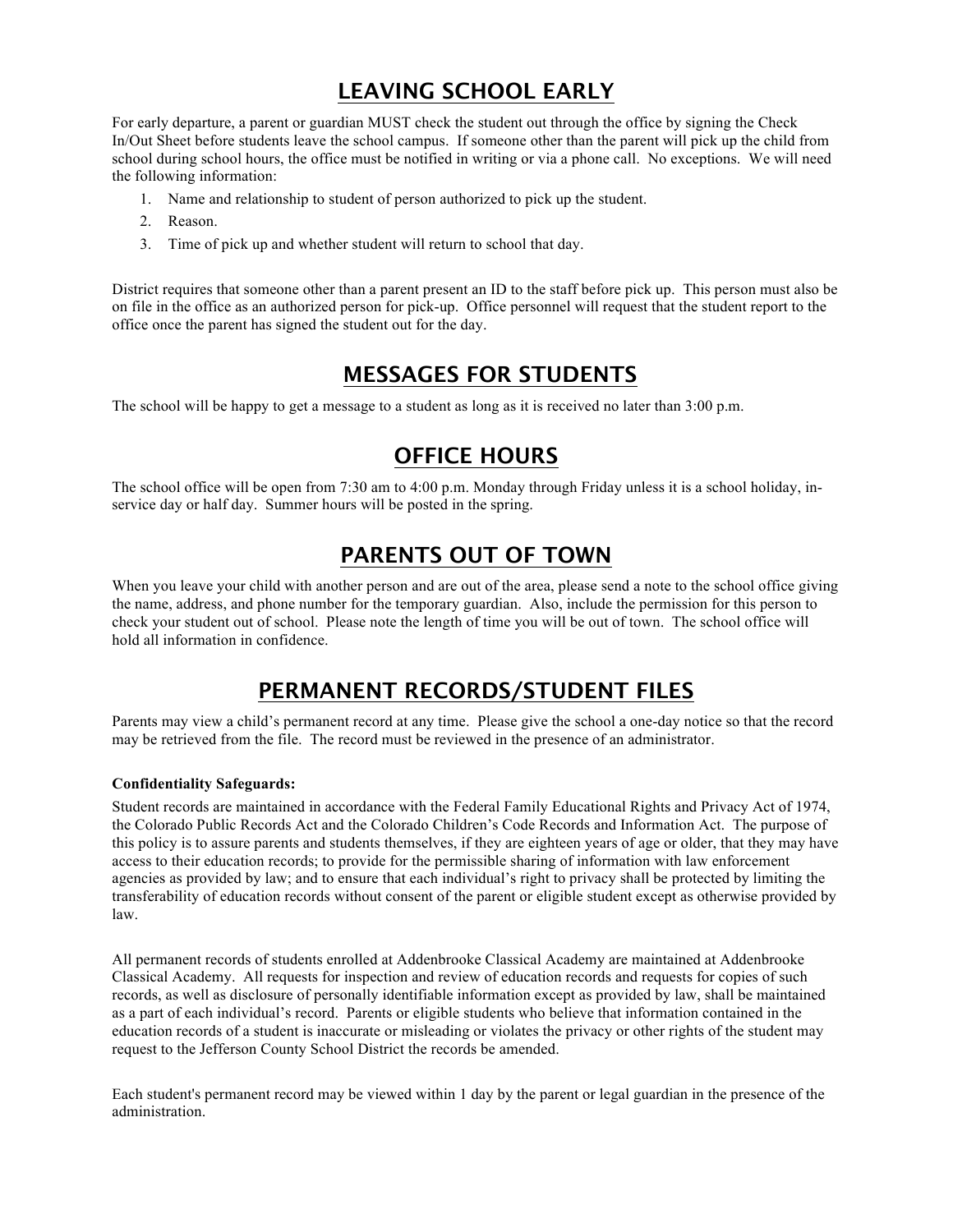#### REGISTRATION

The registration form should be completely filled out. In particular, it is important to provide telephone numbers of places of employment for both parents, and two (2) emergency contact persons other than the parents. The school will use these contacts in the event the parents cannot be reached by telephone. Any disability or allergies of a student should be noted on the registration form and the medical forms contained in the enrollment package. Current IEP's (Individual Education Plan) must be indicated.

### STUDENT HEALTH

#### **Accidents**

All accidents that occur on the school grounds must be reported to the school office. Students will receive care consistent with the severity of the injury. Minor abrasions and bumps will be cleaned and bandaged. Parents will be notified immediately when major accidents occur. Emergency personnel will be summoned in serious situations.

#### **Clinic**

The school has a clinic. Parents should bring special health problems to the attention of the teacher and the Clinic Aide.

The purpose of the clinic is to provide first aid and to screen students complaining of illness. It is imperative that someone be available and prepared to pick up his or her student in the event of illness or accident. A sick student must be picked up within 30 minutes of the school contacting the parent or emergency contact. The school does not have facilities to keep students who are contagious or are so ill that they need to be in bed.

#### **Emergency Cards**

The school office maintains an emergency card for each student. A new card must be completed each year. Please keep the information up-to-date. We will use these cards to contact you in the case of an emergency. Your signature on the card is critical as it allows the school authorization to secure medical attention/aid for your child in event of an emergency. All information on the card will be held in confidence.

#### **Immunization (and exemption) Requirements**

Immunization requirement law will be strictly enforced for all students. Students who do not meet the immunization requirements listed below will be denied attendance pursuant to Colorado Revised Statutes 25-4-902. Transfer students will be expected to submit a complete Certificate of Immunization or Exemption.

Pursuant to C.R.S. 25-4-903, parents may exempt their children from receiving immunizations for personal, religious, or medical reasons. Parents choosing to exempt must contact the school clinic to sign the back of their child's immunization card.

The following immunization requirements are effective July 1, 2002. In addition to the guidelines below, any student entering a Colorado School for the first time will need: 5 – DTP and 4 – OPV.

| Kindergarten      |                                                                                              |
|-------------------|----------------------------------------------------------------------------------------------|
|                   | 5 DTP                                                                                        |
|                   | 4 OPV                                                                                        |
|                   | 2 MMR                                                                                        |
|                   | 3 Hepatitis B                                                                                |
|                   | 1 Varicella (History of Chicken Pox disease by parent or health care provider is acceptable) |
| $1st - 4th$ Grade |                                                                                              |
|                   | 4 DTP                                                                                        |
|                   | 3 OPV                                                                                        |
|                   | 2 MMR                                                                                        |
|                   |                                                                                              |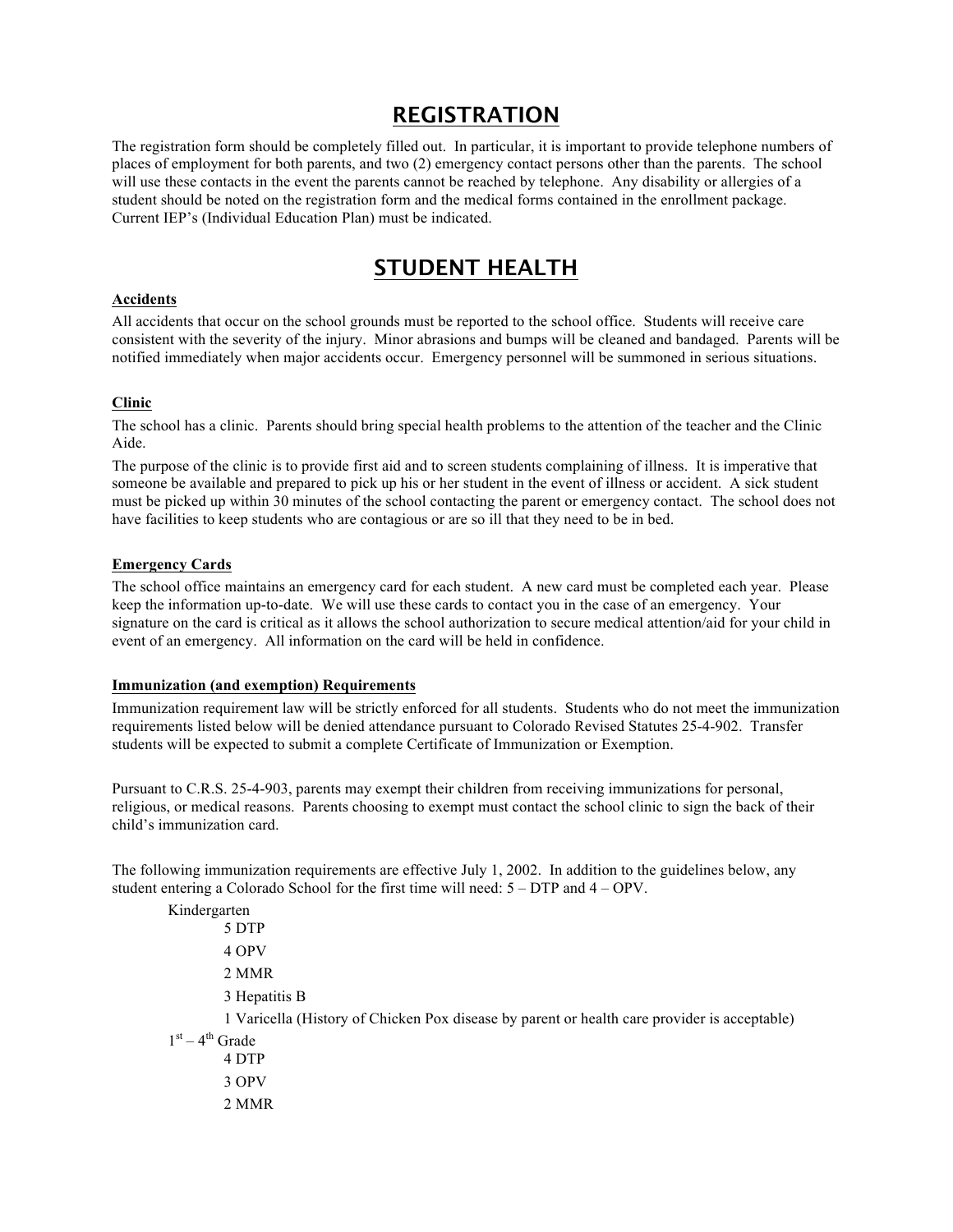```
3 Hepatitis B
        1 Varicella
5th Grade
        4 DTP
        3 OPV
        2 MMR
        3 Hepatitis B
        1 Varicella
```
\*If the child began immunizations when they were older, they may be certified with three doses. Check with your school nurse or physician regarding exceptions.

#### **Vision & Hearing Screening**

All prescription medication and over the counter medication should be sent to the clinic in their original container, properly labeled with a date, the name of the child, the name of the medication, the directions for taking the medicine and the name and telephone number of the doctor prescribing the medication. Over the counter medications should also be in their original container and labeled with the date, the name of the child, and the directions for taking the medicine. Only medication in their original container will be given to a student. A completed medication form #924 must accompany the medicine. No medicine will be dispensed from the clinic unless a completed form is on file. It is the parent's responsibility to make sure that there is an ample supply of medication for the student. Students may not self-medicate at the school without prior approval by the clinic aide, District Nurse and principal. **The school will no longer provide any over the counter drugs including Tylenol of any type in the clinic.**

#### **Vision & Hearing Screening**

Students in grades K-3 and 5 will be screened for visual and hearing problems. If there are suspected problems, you will be notified of the results of the screening. It is recommended that you seek professional advice, an ophthalmologist and/or audiologist if your child has failed a vision and/or hearing screening.

#### **When Children are Sick**

Parents are advised to keep their child home if she/he shows signs of a cough, sore throat, rash or generally feels ill. Here are some guidelines we give parents to help them determine how sick is too sick to send to school:

- Temperature of 100 or more within the last 24 hours
- Thick yellow or green nasal or eye discharge
- Diarrhea or vomiting
- Serious breathing problems requiring more than one breathing treatment a day
- Inability to participate fully in the program, including going outside
- Hives or rash that shows possibility of spreading, or bursting.

When a child becomes sick at school, and if they are going home because of illness, we will contact parents or the person indicated on the emergency card as soon as possible. For the safety and welfare of the students and others in our community, please understand that we cannot have a sick child in attendance. Parents are expected to pick their child up **within 30 minutes** of being notified.

### STUDENT INFORMATION RELEASE

Certain "directory information," including the student's full name, address, and telephone number, will not be released without parental consent except in the school directory. Authorization for inclusion in the directory is in the form completed at Registration.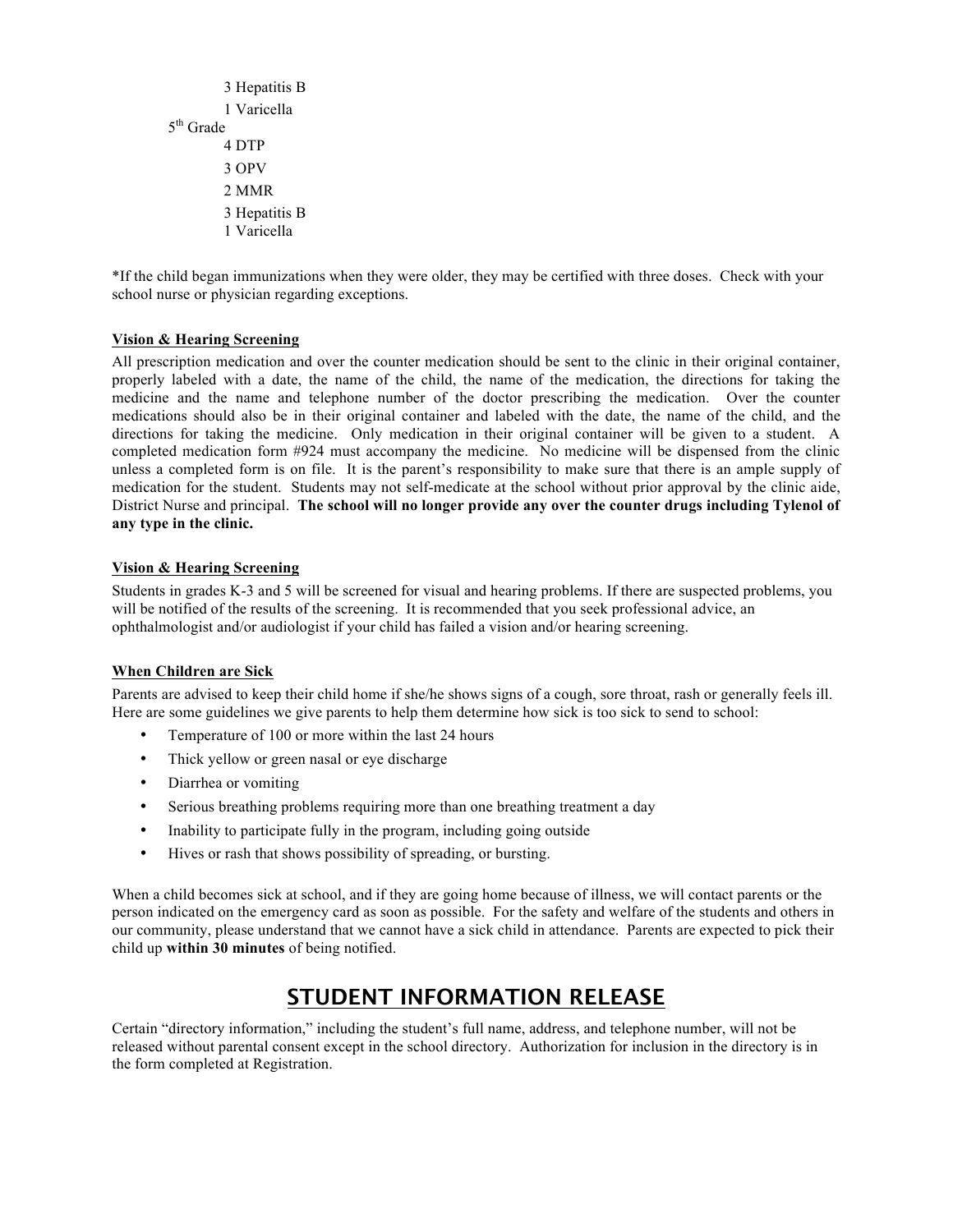Classroom activities and events sponsored by the school occasionally are photographed or videotaped by school employees or representatives of the news media for publication in newspapers or broadcast on television or for use in school newsletters, brochures, etc. If for any reason you DO NOT wish to have your student(s) photographed or videotaped for these purposes, you must notify the office in writing.

### STUDENT TELEPHONE USE

Students who bring their own telephones to school must keep them safely and securely stored in their backpacks. They may not be utilized during school hours, and the school takes no responsibility for their use or loss.

#### TRANSFERS AND WITHDRAWALS

Students transferring from school must be cleared through the school office.

Students being withdrawn from school permanently must be checked out through the school office. If possible, please notify the school office in advance of pending transfers or withdrawals. If a student leaves school permanently for any reason, the following procedure must be followed.

- 1. Parents should make their intention of withdrawing known to the office.
- 2. The office will issue a withdrawal form.
- 3. The office will check with the staff to see that all books and materials have been returned.
- 4. Student fees will not be refunded. Fund raising or student field experience fees are not refundable.
- 5. The office will prepare an attendance sheet that indicates the days present and absent.
- 6. The office will make a copy of the student's immunization record and attach it to the withdrawal sheet. The *student* will take these items to the new school.

### VISITORS AND VOLUNTEERS

Addenbrooke Classical Academy is a **closed campus**. All visitors and volunteers must check in at the school office and check out as they leave. Visitors and volunteers are welcome in the classroom as long as they do not cause any disruption. During the time visitors or volunteers are in the building a nametag, which is available at the office, must be worn.

For classroom observations, parents should schedule with the School Registrar at least one day in advance.

# *PARENT INFORMATION*

### PARENTAL INVOLVEMENT/RESPONSIBILITIES

A basic tenet of Addenbrooke Classical Academy's philosophy is parental involvement in the school. Parents are involved at Addenbrooke Classical Academy in several areas. Parents make up the majority of the Board of Directors. It is the Board's responsibility to ensure that the mission and programs of Addenbrooke Classical Academy are implemented. The Board also develops policies that serve as the framework around which the school's mission is implemented. Parent involvement in this manner assists Addenbrooke Classical Academy in keeping costs down and therefore allows a lower student/teacher ratio.

Parental involvement in the school will reinforce to your child your personal commitment to his/her education.

### PARENT/TEACHER CONFERENCES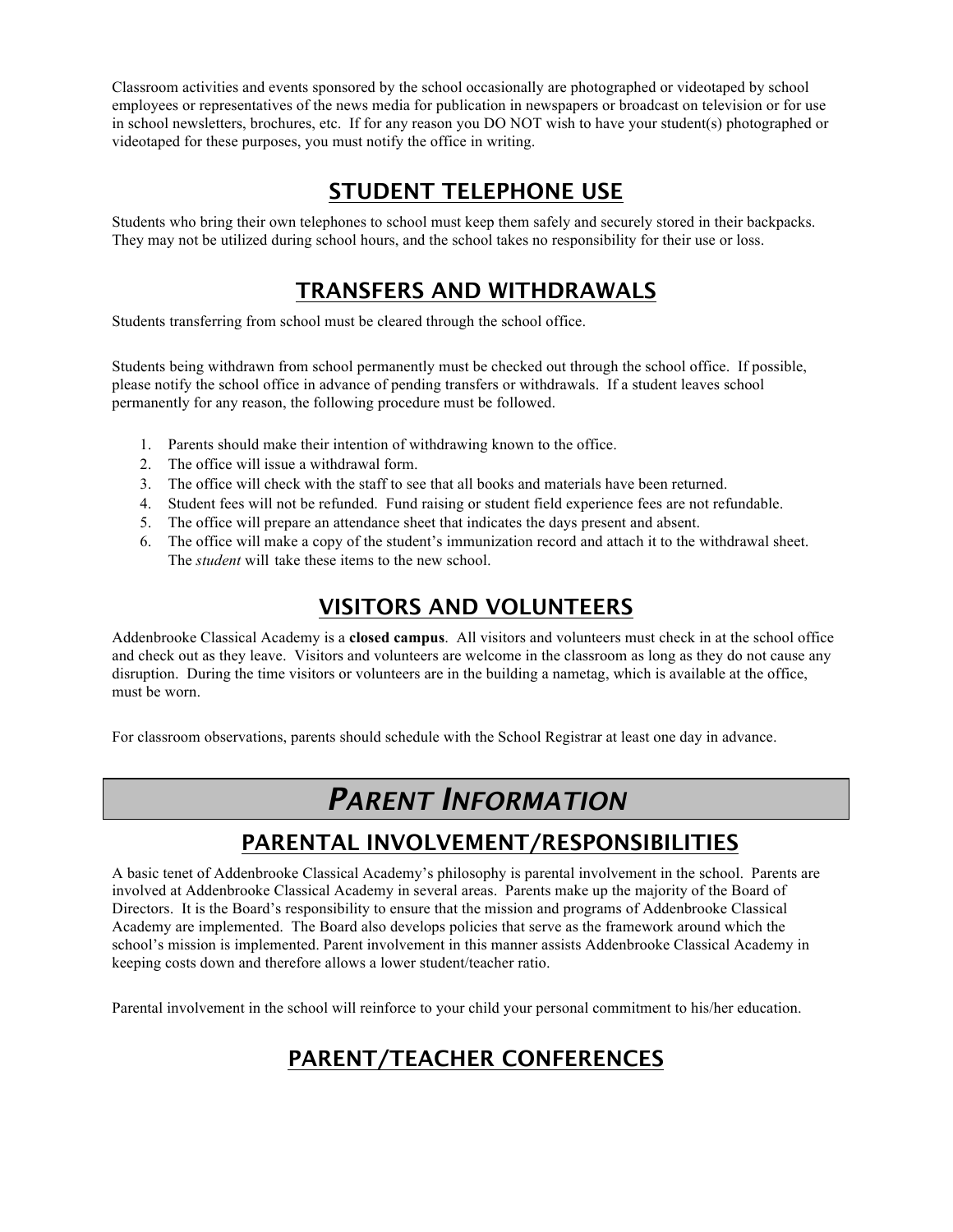It is a commitment of the staff to be available to communicate with parents throughout the school year. This can be done at the regularly scheduled conferences in October and March. Additional time may be deemed necessary by the staff and/or the parents.

Both parents are requested to attend conferences. We consider the conferences our major communication during the year, at which we present an evaluation and report card for the parents. We encourage additional conferences with your child's teachers, if needed, on an appointment basis. Drop-in conferences are often hurried and lack privacy and preparation.

#### **Student Evaluation and Report Cards:**

- Report Cards are given out twice a year and conferences with the parents occur at least twice yearly.
- A copy of the Report Card is given to the parents and a copy is kept on file at the school.